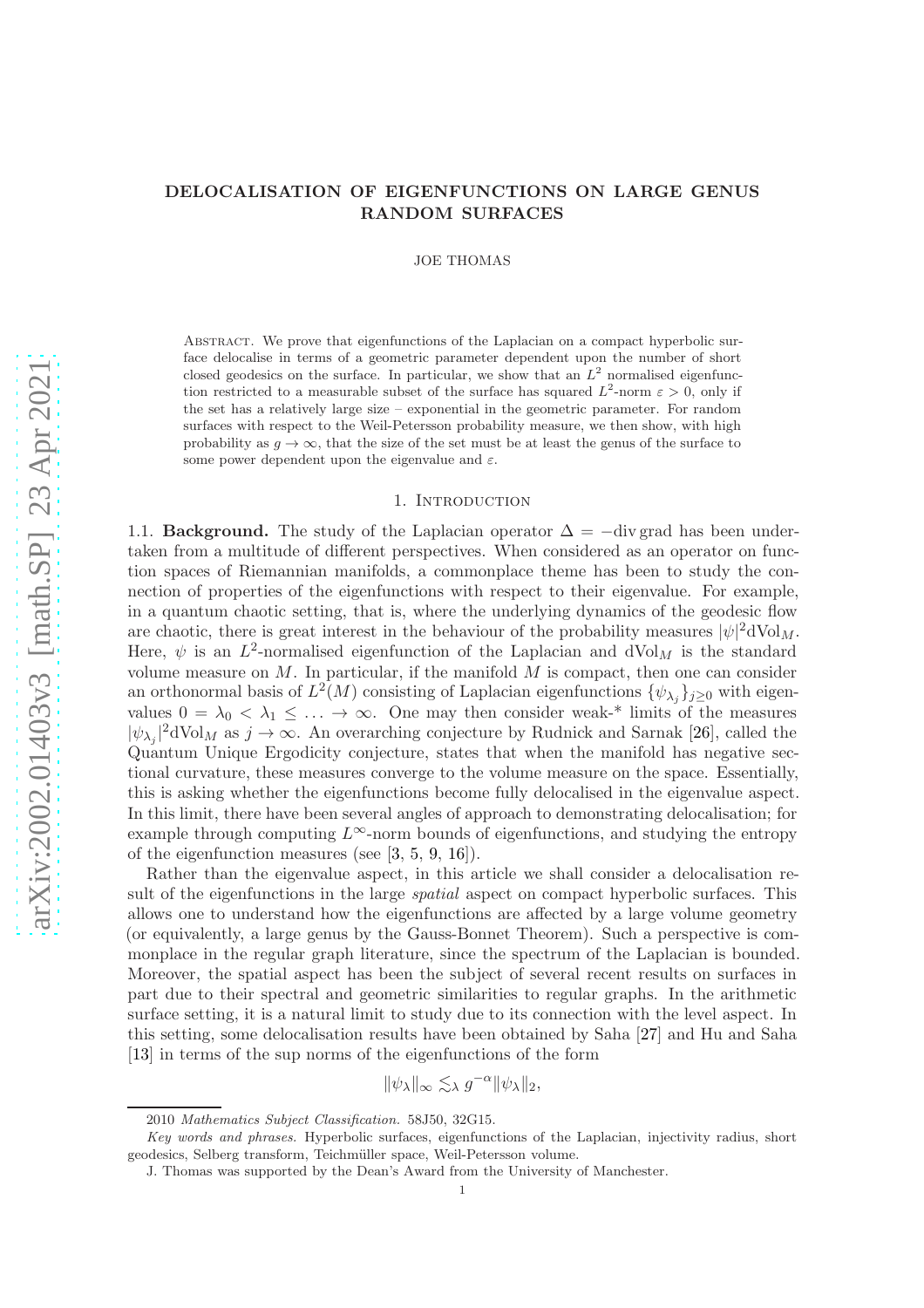for some exponent  $\alpha > 0$ , and g the genus of the surface. The notion of delocalisation that we shall explore here will seek to understand if eigenfunctions can have partial, or conversely, near full concentration, on certain subsets of a compact hyperbolic surface.

Before stating our results precisely, it will be insightful to discuss some recent work that has connected Laplacian eigenfunctions to the surface geometry, as a way to highlight the different geometric influences that have so far been explored. In the work of Le Masson and Sahlsten [\[18\]](#page-19-7), a spatial analogue of quantum ergodicity for compact hyperbolic surfaces was developed via a Benjamini-Schramm type of convergence. This result is analogous to similar work on regular graphs by Anantharaman and Le Masson [\[4\]](#page-19-8). A sequence of compact hyperbolic surfaces  $(X_n)_{n\geq 0}$  Benjamini-Schramm converges to the hyperbolic plane if for all  $R > 0$ ,

$$
\frac{\text{Vol}(z \in X_n : \text{InjRad}_{X_n}(z) < R)}{\text{Vol}(X_n)} \to 0,
$$

as  $n \to \infty$  (here InjRad<sub>Xn</sub> $(z)$ ) is the injectivity radius of the surface  $X_n$  at the point  $z \in X_n$ ). Geometrically, this means that the proportion of points on the surface with small injectivity radius, or equivalently at least one short geodesic loop based at that point, is small in the limit. For a more general notion of Benjamini-Schramm convergence, see the articles [\[1,](#page-19-9) [2\]](#page-19-10). Benjamini-Schramm convergence can be seen as an assumption on the global geometry of the surfaces as it requires that the geometry of the surface around most points is 'wellbehaved'. It turns out that this global geometric assumption is typical for a fixed surface at appropriately chosen scales of  $R$ , dependent upon the surface volume/genus. More precisely, Monk [\[24\]](#page-19-11) shows that for each  $g \geq 2$ , there exists a subset  $\mathcal{M}'_g$  of the moduli space of compact genus g hyperbolic surfaces such that, for any surface  $X \in \mathcal{M}'_g$  one has

$$
\frac{\text{Vol}(z \in X : \text{InjRad}_{X}(z) < \frac{1}{6}\log(g))}{\text{Vol}(X)} = O\left(g^{-\frac{1}{3}}\right).
$$

When one considers the Weil-Petersson probability measure on the moduli space of fixed genus (we will discuss this random model in more detail later), the probability of  $\mathcal{M}'_g$  tends to one as  $g \to \infty$ . Thus, selecting a sequence of surfaces  $(X_g)_g$  where g is the genus of  $X_g$ , and  $X_g \in \mathcal{M}'_g$  for each g, one obtains Benjamini-Schramm convergence of this sequence, and the measure of  $\mathcal{M}'_g$  approaches one as  $g \to \infty$ . Using this condition, Monk is able to obtain information about the structure of the Laplacian spectrum for random surfaces of large genus.

This Benjamini-Schramm assumption on surfaces can be contrasted with a local geometric assumption upon the surface geometry, that has been exploited by Gilmore, Le Masson, Sahlsten and Thomas in [\[12\]](#page-19-12). The focus of their work was on the  $L^p$  norms of the eigenfunctions of the Laplacian, rather than the spectrum, and how they are influenced by a large surface genus. There the authors require a strong control over the local topology around every point on the surface, not just control around a large proportion of points as is offered by the Benjamini-Schramm condition. Specifically, they require that every point on the surface is the base of only a small number of 'short' primitive geodesic loops. By comparison, the Benjamini-Schramm condition roughly states that the proportion of points that are the base of at least one 'short' geodesic loop is small compared to the surface volume.

The reason why this control over all points on the surface is beneficial, is highlighted when using the Selberg pre-trace formula to infer properties about Laplacian eigenfunctions. Indeed, understanding the behaviour of an eigenfunction at a certain point with this formula requires one to look at all the geodesic loops on the surface based at that point. On the other hand, being a global property, the Benjamini-Schramm condition seems more suited to understanding properties of the *spectrum* of the Laplacian. This is because one can use the Selberg trace formula (the integral of the pre-trace formula) to link the spectrum to an integral over the surface of a function evaluated at lengths of geodesic loops on the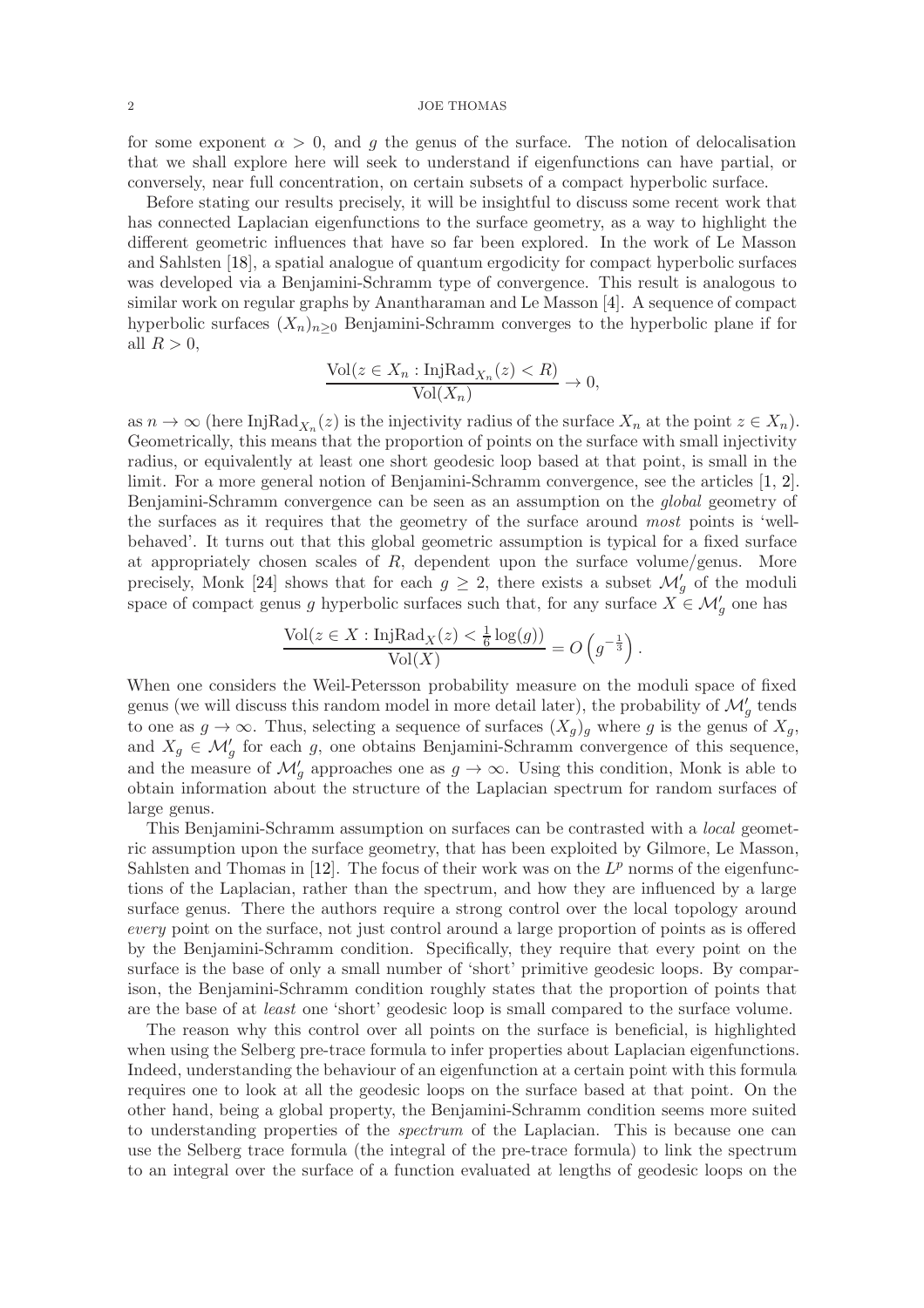surface. Due to the presence of the integral, one only requires that the geodesic loops are well-behaved at *most* points on the surface.

In this article, we are dealing with properties of the eigenfunctions of the Laplacian, and again require strong control over the local topology of all points on the surface. For this reason, we will utilise the geometric condition for surfaces that was introduced by Gilmore, Le Masson, Sahlsten and Thomas, and this is written precisely in the statement of equation [\(1.1\)](#page-3-0) below. It turns out that the length scale at which one can understand this local topology of points corresponds greatly to the strength of the results for the eigenfunctions. Indeed, this scale corresponds to the parameter  $R(X)$  in equation [\(1.1\)](#page-3-0) below, and from Theorem [1.3,](#page-4-0) the larger that this can be taken, the more we can infer about eigenfunction concentration. Here, we will consider estimates for this scale for both deterministic surfaces, and those chosen with high probability as the genus of the surface tends to infinity, with respect to the Weil-Petersson random model. To aid in the understanding of how large the length scale can be, it is beneficial for us to utilise another geometric property, from which one can directly infer the geometric loop properties at every point. Indeed, this is the perspective taken by Monk and Thomas in [\[25\]](#page-19-13) where the tangle-free parameter of a surface is introduced, leading to more precise length scales. We introduce this parameter now.

**Definition 1.1.** Given  $L > 0$ , a compact hyperbolic surface X is said to L-tangle-free if every embedded pair of pants and one-holed torus in  $X$  has total boundary length at least 2L.

Recall that a pair of pants is a hyperbolic surface of genus zero with three simple closed geodesic boundaries, and a one-holed torus is a genus 1 hyperbolic surface with a single simple closed geodesic boundary. When we consider total boundary length, we will mean the lengths of these geodesic boundaries on the subsurfaces.

Although stated in terms of pants and one-holed tori (the fundamental building blocks of a hyperbolic surface), the tangle-free parameter  $L$  of a surface provides understanding on the local topology of the surface around all points, as is required here. Indeed, this is highlighted in the following theorem.

<span id="page-2-0"></span>**Theorem 1.2** ([\[25,](#page-19-13) Theorem 9]). Suppose that X is an L-tangle-free surface, and let  $z \in X$ with  $\delta_z$  a geodesic loop based at z of shortest length,  $\ell(\delta_z)$ . Then, any (not necessarily geodesic) loop  $\beta$  based at z, whose length  $\ell(\beta)$  satisfies

$$
\ell(\beta) + \ell(\delta_z) < L,
$$

is homotopic with fixed endpoints to a power of  $\delta_z$ .

In other words, if the injectivity radius of an L-tangle-free surface at a point is less than L  $\frac{L}{2}$ , then the shortest geodesic loop  $\delta_z$  based at that point is unique. Furthermore, any other geodesic loop based at that point with length less than  $\frac{L}{2}$ , is homotopic with endpoints fixed at z to a power of  $\delta_z$ . This means that the topology of the  $\frac{L}{2}$ -neighbourhood of any point on such a surface is well understood.

In the next subsection, we will state precisely how this length scale corresponds to the required local geometric condition for this article. Of course, understanding this correspondence is only useful if one can obtain estimates on how large the parameter  $L$  can be. Deterministically, notice that every surface is L-tangle-free for L at least  $\text{InjRad}(X)$ , the injectivity radius of the surface. This is because the total boundary length of any pair of pants and one-holed tori embedded in the surface is at least  $6\text{InjRad}(X)$ , and  $2\text{InjRad}(X)$ respectively. For a surface chosen at random from the moduli space of genus g with respect to the Weil-Petersson model, one may take  $L = c \log(q)$  for any  $0 < c < 1$ , with probability tending to 1 as  $g \to \infty$ . Further details of this will be discussed in Subsection [1.3.](#page-4-1)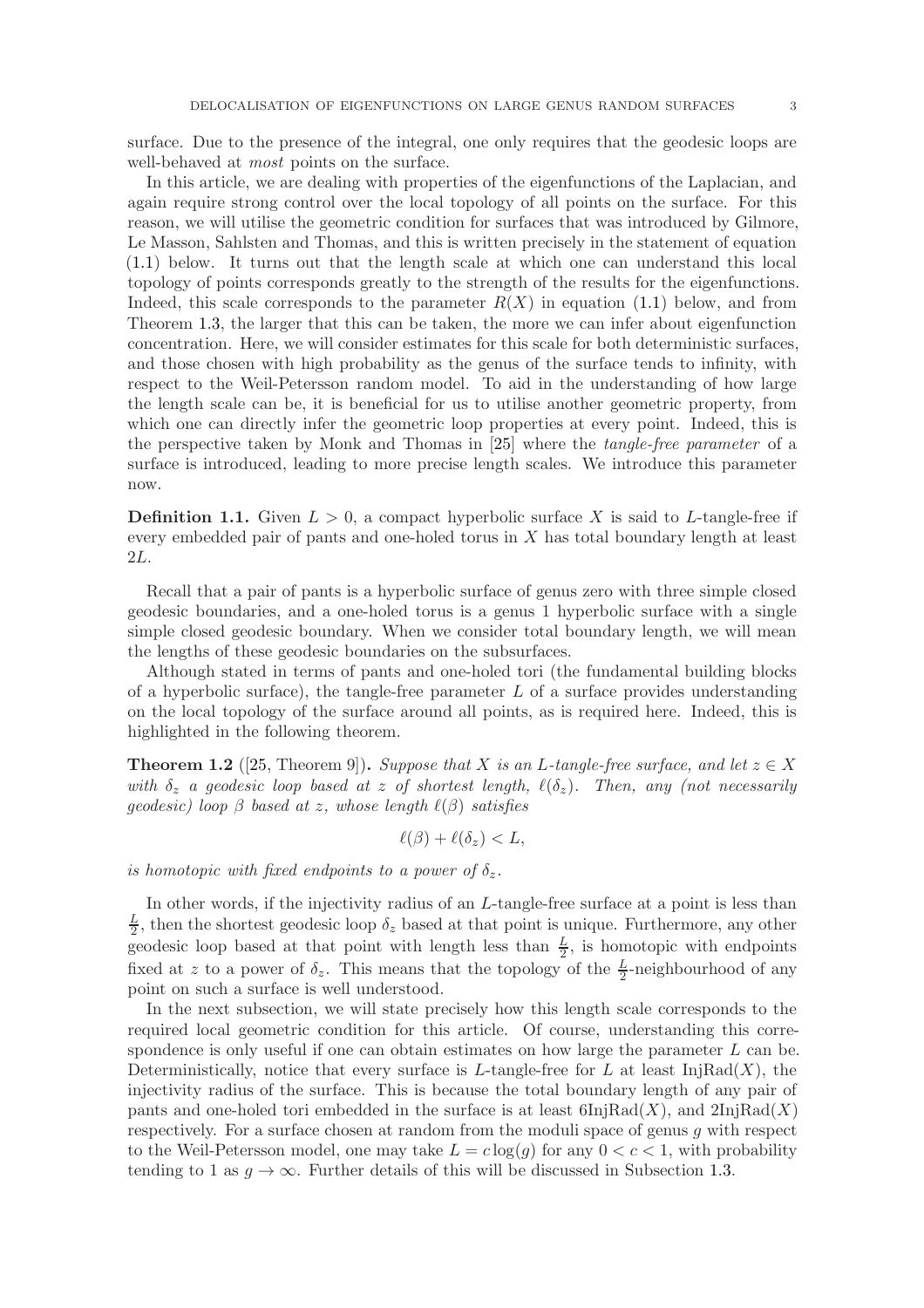1.2. Deterministic Delocalisation. Let us now state precisely the delocalisation result that we prove in this article. The type of delocalisation that we will examine here answers the following: suppose an eigenfunction carries some  $L^2$  mass on a subset of the surface, what information can be deduced about such a subset? Inspired by analogous results obtained for regular graphs in [\[8,](#page-19-14) [9,](#page-19-3) [11\]](#page-19-15), we address how large such a subset can be in terms of the genus of the surface. Recall that, in this setting, the genus is an equivalent parameter to the volume by the Gauss-Bonnet Theorem.

In a near fully delocalised case, an eigenfunction would assign a mass of the order  $\frac{1}{\sqrt{2}}$ g across the whole manifold X (due to the  $L^2$  normalisation), where g is the genus of X. Thus, on a measurable subset  $E \subseteq X$ , one should expect to see the  $L^2$  norm of the eigenfunction restricted to this set, to be of an order proportional to the size of the set itself. In other words, if E were a subset such that  $\|\psi_\lambda \mathbf{1}_E\|_2^2 = \varepsilon$ , then one would expect a bound of the form

$$
\text{Vol}(E) \ge C\varepsilon g,
$$

for some constant C, independent of the genus g and the mass  $\varepsilon$  (when g is considered large enough).

What is obtained in this article, is a drop in the exponent of the genus, dependent upon the eigenvalue of the eigenfunction, and the mass  $\varepsilon$ . This result is obtained for surfaces chosen with respect to the Weil-Petersson model with probability tending to one as  $q \to \infty$ . To achieve a result of this form, we begin with a lower bound on the volume of E holding for all surfaces. This lower bound can be understood in terms of the L-tangle-free parameter above, or more generally, the parameter  $R(X)$  associated with equation [\(1.1\)](#page-3-0) below. Then, we use probabilistic estimates for these parameters to obtain bounds in terms of the genus. We will discuss the parameter  $R(X)$  now, and contrast it to a similar parameter used for regular graphs.

Geometric Parameter. For regular graphs, Brooks and Lindenstrauss [\[8\]](#page-19-14) prove that if a graph Laplacian eigenfunction has some  $L^2$  mass on a subset of the vertices, then this subset is bounded below in terms of the size of the graph and the mass on the subset. The starting point for this result is the introduction of a geometric parameter that provides a length scale at which there are few distinct, non-backtracking walks between any two vertices in the graph shorter than this length. In particular, this can be deduced from bounds on the number of cycles based at a point in the graph, whose length are controlled by a similar length scale. This is analogous to the control offered by the tangle-free parameter discussed above on the geodesic loops based at any point on the surface. In fact, the exact formulation of the geometric property that we require here is a combinatorial bound on the number of geodesic paths between points on the surface. And, as is the case with graphs, this can be inferred from similar combinatorial bounds on the number of geodesic loops based at points.

More precisely, we require that for a compact hyperbolic surface  $X = \Gamma \backslash \mathbb{H}$ , there exist constants  $R(X) > 0$  and  $C(X) > 0$  such that for all  $\delta > 0$ , there exists  $C_0(\delta) > 0$  such that for any  $z, w \in \mathbb{H}$  one has

<span id="page-3-0"></span>
$$
|\{\gamma \in \Gamma : d(z, \gamma w) \le r\}| \le C(X)C_0(\delta)e^{\delta r}, \quad \text{for all } r \le R(X). \tag{1.1}
$$

Of course, one can always find such parameters for any surface X: take  $R(X) = cIniRad(X)$ for any  $c < 1$ ,  $C(X) = 2$  and  $C_0(\delta) = 1$ . Indeed, for  $r \leq R(X)$  there can be at most two elements in the set on the left-hand side otherwise one would obtain a geodesic loop on the surface of length shorter than  $\text{InjRad}(X)$ . The crucial point is that the constant  $R(X)$ represents the length scale up to which we can understand the local geometry about every point on the surface (this is highlighted in Lemma [3.1\)](#page-9-0). This means, it will be the controlling parameter for the lower bound on the volume of a set  $E$  (see the statement of Theorem [1.3](#page-4-0))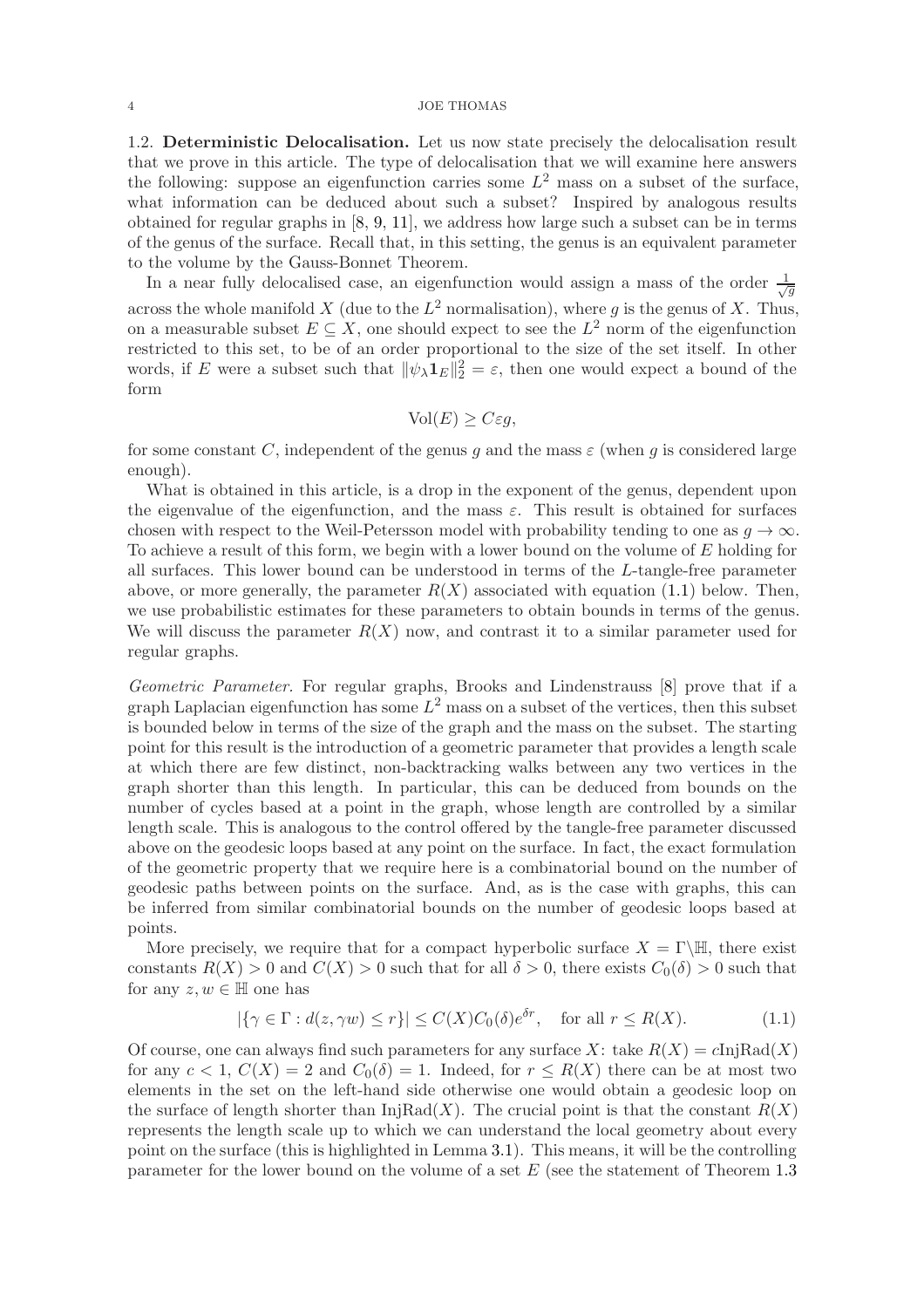for the precise relation). The strength of the theorem thus relies on one being able to take  $R(X)$  as large as possible. In fact, we will wish for the parameter  $R(X)$  to grow in terms of genus of the surface. In the Weil-Petersson model, surfaces can have small injectivity radius with positive probability (also see Theorem [1.5](#page-5-0) below), and so the idea is to ensure that we can go past the injectivity radius scale for typical surfaces.

Pushing past the injectivity radius scale can possibly require the combinatorial bound of equation [\(1.1\)](#page-3-0) to have some dependence upon the surface itself, which is why we allow the parameter  $C(X)$  to appear there. If one is not so careful, this can cause some problems when observing how the constant  $C(X)$  manifests itself in the lower bound on the volume of the set E in Theorem [1.3.](#page-4-0) Thus, one must ensure that  $C(X)$  is well understood, so that it will not ruin the obtained bounds. Using the tangle-free parameter allows us to find constants  $R(X)$  and  $C(X)$  that can be studied probabilistically, and that result in lower bounds on the volume of the set  $E$  in terms of the genus. Indeed, we shall show in Lemma [3.1](#page-9-0) that for an L-tangle-free surface, one may take  $R(X) = \frac{L}{4}$  and  $C(X) = \frac{1}{\min\{1, \text{InjRad}(X)\}}$ , both of which can be understood probabilistically as in Subsection [1.3.](#page-4-1) For these parameters, the constant  $C_0(\delta)$  can be stated explicitly as in Lemma [3.1,](#page-9-0) but its precise value is unimportant to our discussion here.

The deterministic result that we obtain is split into two components. First, there is the case of tempered eigenfunctions that have eigenvalue in  $[\frac{1}{4}, \infty)$ . These are dealth with by using a similar approach to Brooks and Lindenstrauss [\[8\]](#page-19-14) and Ganguly and Srivastava [\[11\]](#page-19-15) on regular graphs, through what can be seen as a smoothed cosine wave propagation operator. The untempered eigenfunctions, whose eigenvalues are in  $(0, \frac{1}{4})$  $(\frac{1}{4})$ , are analysed through a rescaled ball averaging operator, and we can actually obtain a stronger delocalisation result in this case.

<span id="page-4-0"></span>**Theorem 1.3.** Let  $\varepsilon > 0$  be given, and suppose that X is a compact hyperbolic surface with constants  $R(X)$  and  $C(X)$  satisfying condition [\(1.1\)](#page-3-0). Suppose that  $\psi_{\lambda}$  is an  $L^2$ -normalised eigenfunction of the Laplacian on X with eigenvalue  $\lambda$ , and suppose that  $E \subseteq X$  is a measurable set for which

$$
\|\psi_\lambda \mathbf{1}_E\|_2^2 = \varepsilon.
$$

For  $R(X)$  sufficiently large, if  $\lambda \geq \frac{1}{4}$  $\frac{1}{4}$ , there exists a universal constant  $C > 0$ , and a constant  $d(\lambda) > 0$  for which

$$
\text{Vol}(E) \ge \frac{C\varepsilon}{C(X)} e^{d(\lambda)\varepsilon R(X)},
$$

Moreover, if  $\lambda \in (0, \frac{1}{4} - \sigma)$ , then there exists a universal constant  $C > 0$  such that for  $R(X)$ sufficiently large,

$$
\text{Vol}(E) \ge \frac{C\varepsilon}{C(X)} e^{\left(\frac{1}{4} + \frac{1}{2}\sqrt{\sigma}\right)R(X)}.
$$

The constant  $d(\lambda)$  above is made explicit later (see Theorem [3.5\)](#page-13-0). This result in particular shows that the eigenfunctions can not be large on a small set if (for instance) the L-tanglefree parameter of the surface is large compared to the eigenvalue (taking  $R(X) = \frac{L}{4}$ ).

<span id="page-4-1"></span>1.3. Random Surface Delocalisation. Let us now discuss how one can use Theorem [1.3](#page-4-0) to obtain a probabilistic result in terms of the genus/volume of the surface as desired. For this, we shall first describe the construction of the Weil-Petersson random surface model that we shall employ; a more detailed account can be found in [\[14,](#page-19-16) [21,](#page-19-17) [22\]](#page-19-18). Note that other distinct random surface constructions could also be considered, such as a random triangulations model by Brooks and Makover [\[7\]](#page-19-19), and a random cover model by Magee, Naud and Puder [\[19\]](#page-19-20). It would be interesting to see if similar results to those presented here could be realised in these models.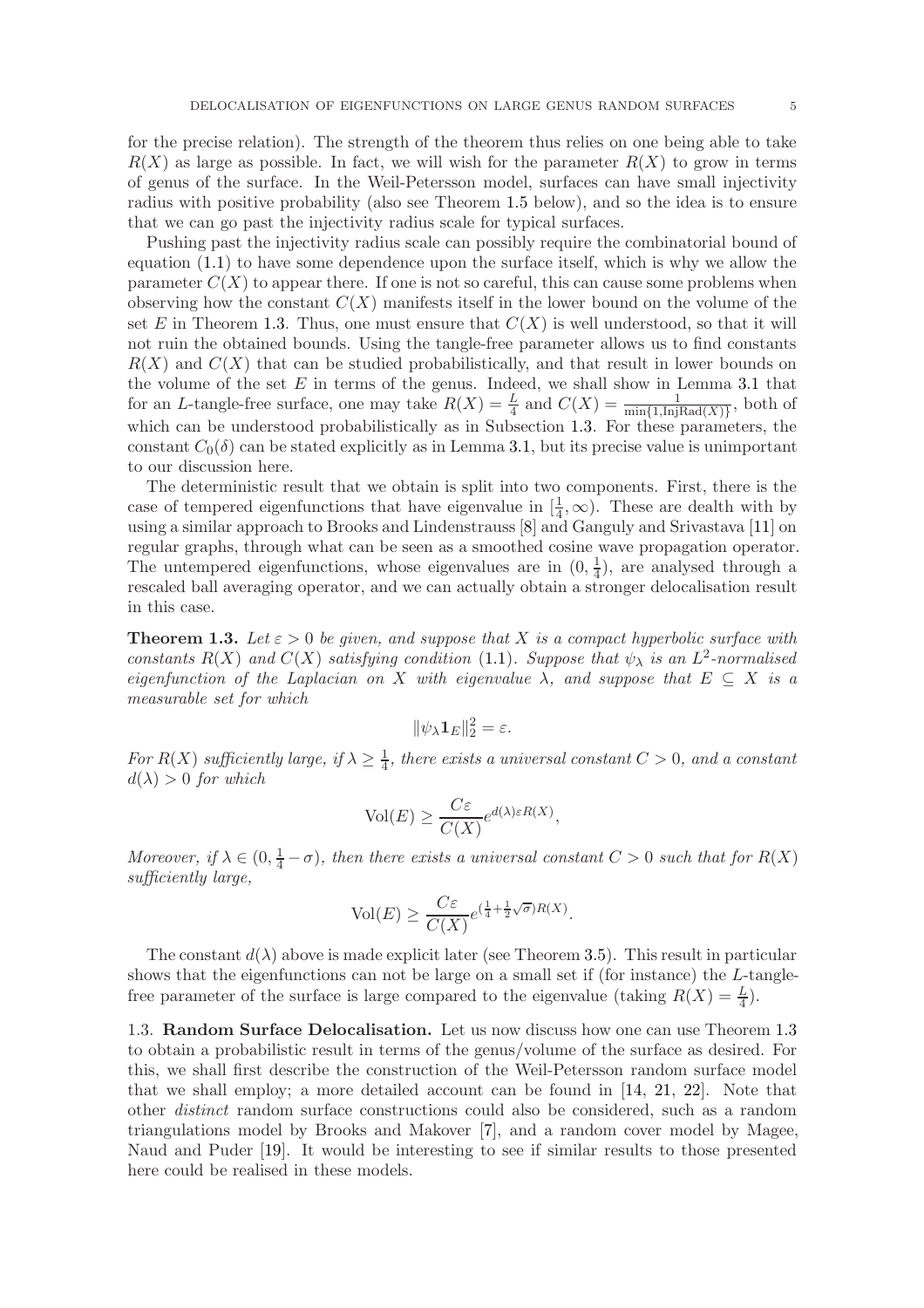Fix a genus  $g \geq 2$  and let  $\mathcal{T}_g$  denote the Teichmüller space of marked genus g closed Riemann surfaces up to marking equivalence. Then, there is a  $(6g - 6)$ -dimensional realanalytic structure on  $\mathcal{T}_g$  which carries a symplectic form  $\omega_{\text{WP}}$  called the Weil-Petersson form. One obtains a volume form on  $\mathcal{T}_q$  by taking a  $(3g-3)$ -fold wedge product of  $\omega_{\text{WP}}$ and normalising by  $(3g-3)!$ . In addition to this volume structure, there is a natural group acting on  $\mathcal{T}_g$  called the *mapping class group*, denoted by  $MCG_g$ , which acts by changing the marking on a point in  $\mathcal{T}_q$ . The *moduli space* of genus g is then defined as the quotient by this action:

$$
\mathcal{M}_g = \mathcal{T}_g/\mathrm{MCG}_g.
$$

This space can be thought of as the collection of hyperbolic metrics that can be endowed on a genus g surface, identified up to isometry. An important feature of the Weil-Petersson volume form defined on  $\mathcal{T}_q$  is that it is invariant under the action of  $MCG_q$ , and so it descends naturally to the moduli space. With respect to this measure, the moduli space has finite volume (see [\[10\]](#page-19-21) for an upper bound, and [\[23\]](#page-19-22) for more specific asymptotics of this volume for large genus). This allows one to define a probability measure on  $\mathcal{M}_g$  called the Weil-Petersson probability measure, and calculate probabilities in the natural way:

$$
\mathbb{P}_{g}^{\text{WP}}(A) = \frac{1}{\text{Vol}(\mathcal{M}_g)} \int_{\mathcal{M}_g} \mathbf{1}_A(X) \, \mathrm{d}X,
$$

where  $dX$  is used to denote the volume form. Commonly, one takes  $A$  to be a collection of surfaces satisfying some desired geometric property. By using integration tools and volume estimates obtained by Mirzakhani [\[20,](#page-19-23) [21,](#page-19-17) [22\]](#page-19-18), one is able to obtain upper bounds for these probabilities as functions of the genus, and determine events that hold with high probability as  $q \to \infty$ .

Recall that the probabilistic result that we require is an estimate for the surface dependent parameters  $R(X)$  and  $C(X)$  pertaining to the condition in equation [\(1.1\)](#page-3-0). We will use Lemma [3.1](#page-9-0) to take  $R(X) = \frac{L}{4}$ , where L is the tangle-free parameter of a surface, and  $C(X) = \frac{1}{\min\{1,\text{InjRad}(X)\}}$ . We then have the following probabilistic estimate for L from Monk and Thomas in [\[25\]](#page-19-13).

<span id="page-5-2"></span>**Theorem 1.4** ([\[25,](#page-19-13) Theorem 4]). For any  $0 < c < 1$ , one has

$$
\mathbb{P}_g^{\text{WP}}\left(X \in \mathcal{M}_g : X \text{ is } c \log(g) \text{-}tangle \text{-}free\right) = 1 - O\left(\frac{\log(g)^2}{g^{1-c}}\right),
$$

as  $g \to \infty$ .

For the parameter  $C(X)$ , it suffices to estimate the injectivity radius. The following result of Mirzakhani is sufficient for our purposes.

<span id="page-5-0"></span>**Theorem 1.5** ([\[22,](#page-19-18) Theorem 4.2]). For any  $a > 0$ ,

$$
\mathbb{P}_g^{\text{WP}}(X:\text{InjRad}(X) \ge g^{-a}) = 1 - O(g^{-2a}),
$$

as  $q \to \infty$ .

Thus with probability tending to 1 as  $g \to \infty$ ,  $C(X) \geq g^{-a}$  for any  $a > 0$ . By combining these probabilistic results with Theorem [1.3,](#page-4-0) we obtain the following for large genus surfaces.

<span id="page-5-1"></span>**Theorem 1.6.** Let  $\varepsilon > 0$  be given, and suppose that X is a compact hyperbolic surface with genus g chosen randomly according to the Weil-Petersson probability model. Suppose further that  $\lambda$  is an eigenvalue of the Laplacian on X, and  $\psi_{\lambda}$  is an  $L^2$ -normalised eigenfunction of the Laplacian with eigenvalue  $\lambda$ . Let  $E \subseteq X$  be a measurable set for which

$$
\|\psi_\lambda \mathbf{1}_E\|_2^2 = \varepsilon.
$$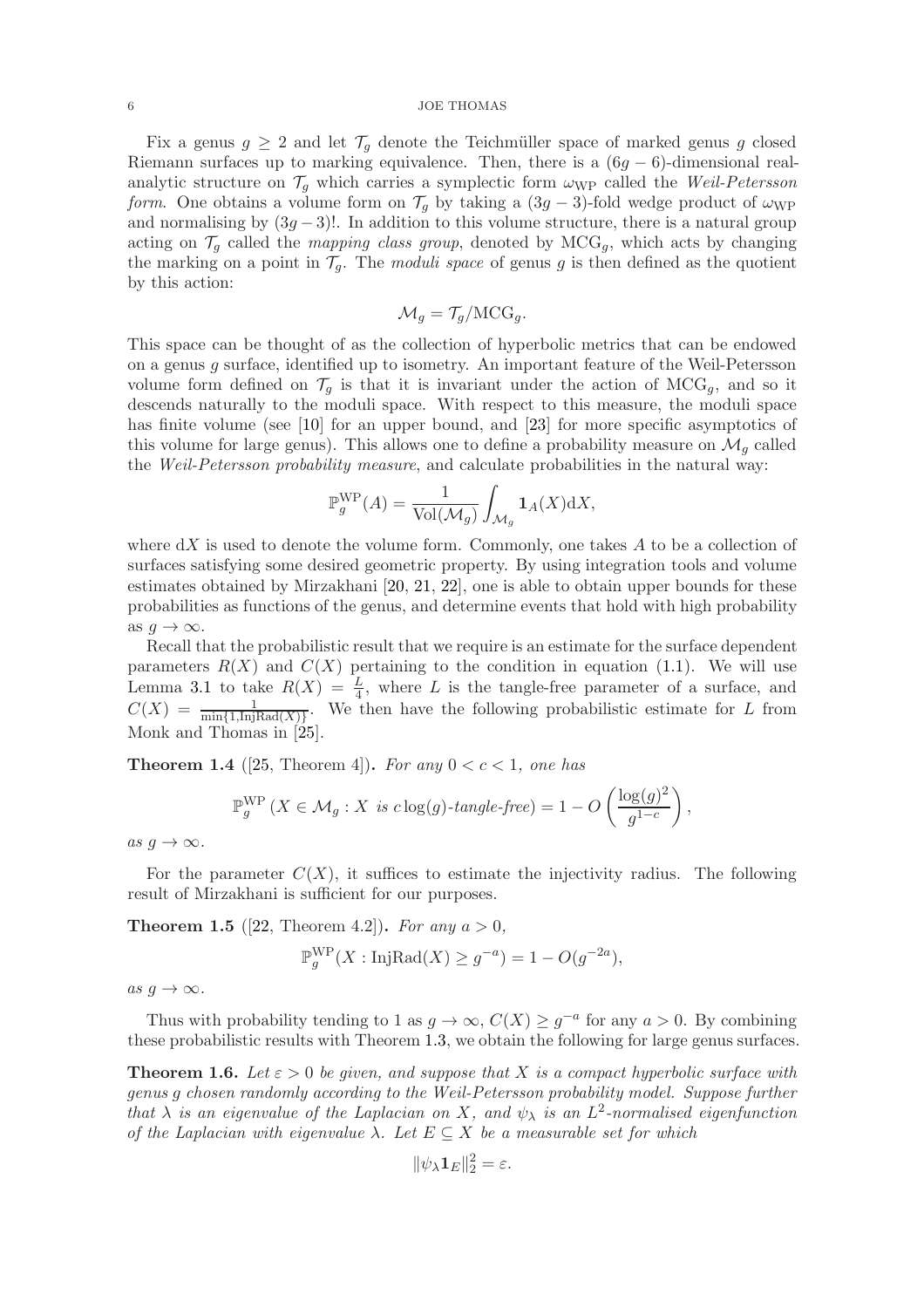Then, if  $\lambda \geq \frac{1}{4}$  $\frac{1}{4}$ , there exists a universal constant  $C > 0$  such that for any  $0 < c < \frac{1}{4}$ , and  $a > 0$ , one obtains

$$
\text{Vol}(E) \geq C \varepsilon g^{c\varepsilon d(\lambda) - a},
$$

with  $d(\lambda)$  as in Theorem [1.3.](#page-4-0) If  $\lambda \in (0, \frac{1}{4} - \sigma)$ , there exists a universal constant  $C > 0$  such that for any  $0 < c < \frac{1}{4}$  and  $a > 0$ , one obtains

$$
\text{Vol}(E) \ge C\varepsilon g^{c(\frac{1}{4} + \frac{1}{2}\sqrt{\sigma}) - a}.
$$

Both bounds hold with the rate

$$
1 - O\left(\frac{\log(g)^2}{g^{1-4c}} + g^{-2a}\right),\,
$$

as  $g \to \infty$ .

Remark. As noted, the exponent of the genus in the above result is governed exclusively by probabilistic estimates for  $R(X)$ . For our result, these followed from probabilistic estimates of the tangle-free parameter L. To improve the exponent using this method, one would need to show that typical surfaces can have a tangle-free parameter of the size  $A \log(g)$  for A large. However, in Monk and Thomas [\[25\]](#page-19-13), it is shown that no surface is more than  $(4 \log(q) + O(1))$ -tangle-free, which would not be sufficient for this. Thus, any significant improvement to the exponent would require a new approach to estimating  $R(X)$  for a typical surface.

# 2. Harmonic Analysis for Hyperbolic Surfaces

<span id="page-6-0"></span>We begin by defining our main object of study, hyperbolic surfaces, as well as outlining necessary tools from harmonic analysis that are used to obtain our results. One can find further details on these topics in Katok [\[17\]](#page-19-24), Bergeron [\[6\]](#page-19-25) and Iwaniec [\[15\]](#page-19-26).

The *hyperbolic upper half-plane* will be a sufficient model of hyperbolic space for our purposes. This is defined by

$$
\mathbb{H} = \{ z = x + iy \in \mathbb{C} \colon y > 0 \},
$$

and is equipped with the Riemannian metric

$$
\mathrm{d}s^2 = \frac{\mathrm{d}x^2 + \mathrm{d}y^2}{y^2},
$$

which induces the standard Riemannian volume form

$$
\mathrm{d}\mu = \frac{\mathrm{d}x \wedge \mathrm{d}y}{y^2}.
$$

The set of orientation preserving isometries of  $H$  with this metric are the Möbius transformations given by

$$
z \mapsto \frac{az+b}{cz+d},
$$

for some  $a, b, c, d \in \mathbb{R}$  with  $ad - bc = 1$ . They can be identified with the group PSL(2,  $\mathbb{R}$ ) with the natural associated group action. Using this, one can make the identification  $\mathbb{H} = \text{PSL}(2, \mathbb{R})/\text{SO}(2).$ 

A convenient definition for a hyperbolic surface is then obtained through this group action. Indeed, consider a discrete subgroup  $\Gamma < \text{PSL}(2,\mathbb{R})$  that acts freely upon H. A hyperbolic surface is a manifold quotient  $X = \Gamma \backslash \mathbb{H}$ . That is, the surface consists of points on  $\mathbb H$  identified up to orbits of isometries in  $\Gamma$ . The Riemannian metric and volume measure are induced upon the surface in a natural manner. To each such subgroup Γ (and hence to each surface), one may determine (non-uniquely) a fundamental domain in H. Functions defined on the surface can be identified with Γ-invariant functions upon H, or functions on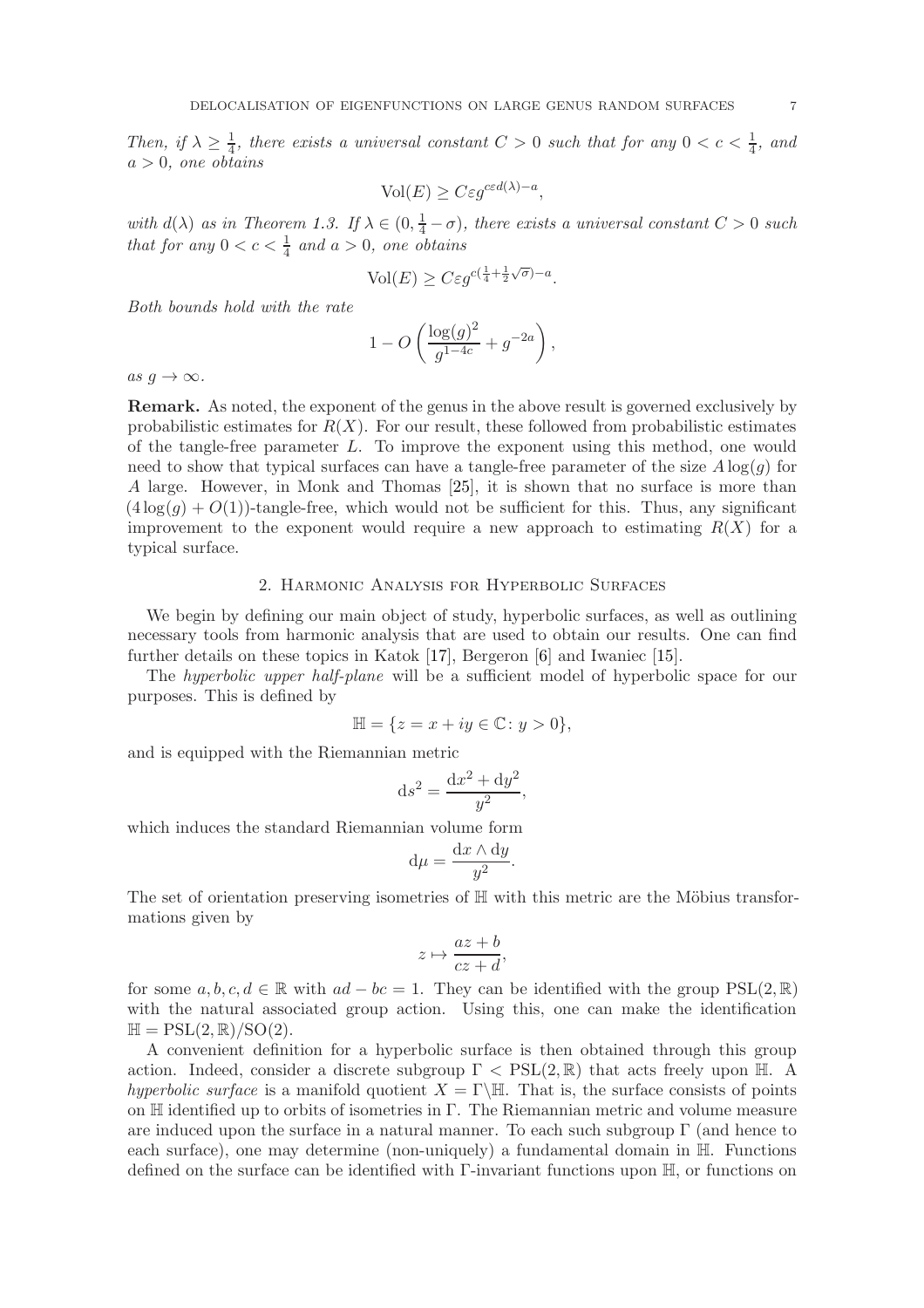such a fundamental domain. We will deal in this article exclusively with the case when  $X$ is compact.

The harmonic analysis tools that are required to show our result are given by invariant integral operators and the Selberg transform. Such operators are constructed from radial functions. These are bounded, even and measurable functions  $k : (-\infty, \infty) \to \mathbb{C}$ . They give rise to a function, which we also denote by the same symbol  $k : \mathbb{H} \times \mathbb{H} \to \mathbb{C}$ , through the correspondence

$$
k(z, w) = k(d(z, w)),
$$

where  $d(z, w)$  is the hyperbolic distance between  $z, w \in \mathbb{H}$ . This function has the important property that it is invariant under the diagonal action of  $PSL(2,\mathbb{R})$ . That is, for any  $\gamma \in \text{PSL}(2, \mathbb{R})$  and  $z, w \in \mathbb{H}$  one has

$$
k(\gamma z, \gamma w) = k(z, w).
$$

From this, one then *formally* defines a function  $k_{\Gamma}: X \times X \to \mathbb{C}$  called an *automorphic* kernel by

$$
k_{\Gamma}(z, w) = \sum_{\gamma \in \Gamma} k(z, \gamma w),
$$

where we have defined  $k_{\Gamma}$  as a Γ-periodic function on H. For this sum to converge, one requires an appropriate decay condition on  $k$ ; for instance

$$
|k(\varrho)| = O(e^{-\varrho(1+\delta)}),
$$

for some  $\delta > 0$  would suffice, and we assume such a condition from now on. We can then define an invariant integral operator  $T_k$  on functions on X through the formula

$$
(T_k f)(z) = \int_D k_{\Gamma}(z, w) f(w) d\mu(w),
$$

where  $D$  is a fundamental domain for  $X$ . The importance of operators defined in this manner is their connection to the Laplacian operator which we recall is defined in coordinates on H as

$$
\Delta = -\text{div grad} = -y^2 \left( \frac{\partial^2}{\partial x^2} + \frac{\partial^2}{\partial y^2} \right).
$$

This operator commutes with isometries on H and so naturally passes to an operator on the hyperbolic surface  $X$ . Since  $X$  is compact, the Laplacian has a discrete spectrum contained in  $[0, \infty)$ , with the 0-eigenspace being simple and consisting of the constant functions. In addition, there exists an orthonormal basis  $\{\psi_{\lambda_j}\}_{j=0}^{\infty}$  of Laplacian eigenfunctions for  $L^2(X)$ with eigenvalues  $0 = \lambda_0 < \lambda_1 \leq \lambda_2 \leq \ldots \to \infty$ .

An important observation is that any eigenfunction of the Laplacian is also an eigenfunction of an invariant integral operator  $T_k$  on the surface. The eigenvalue of such an eigenfunction for  $T_k$  can be determined by taking a *Selberg transform* of the initial radial kernel. This is defined to be the Fourier transform

$$
\mathcal{S}(k)(r) = h(r) = \int_{-\infty}^{+\infty} e^{iru} g(u) \mathrm{d}u,
$$

of the function

$$
g(u) = \sqrt{2} \int_{|u|}^{+\infty} \frac{k(\varrho) \sinh \varrho}{\sqrt{\cosh \varrho - \cosh u}} d\varrho.
$$

The spectrum is then provided from the following result.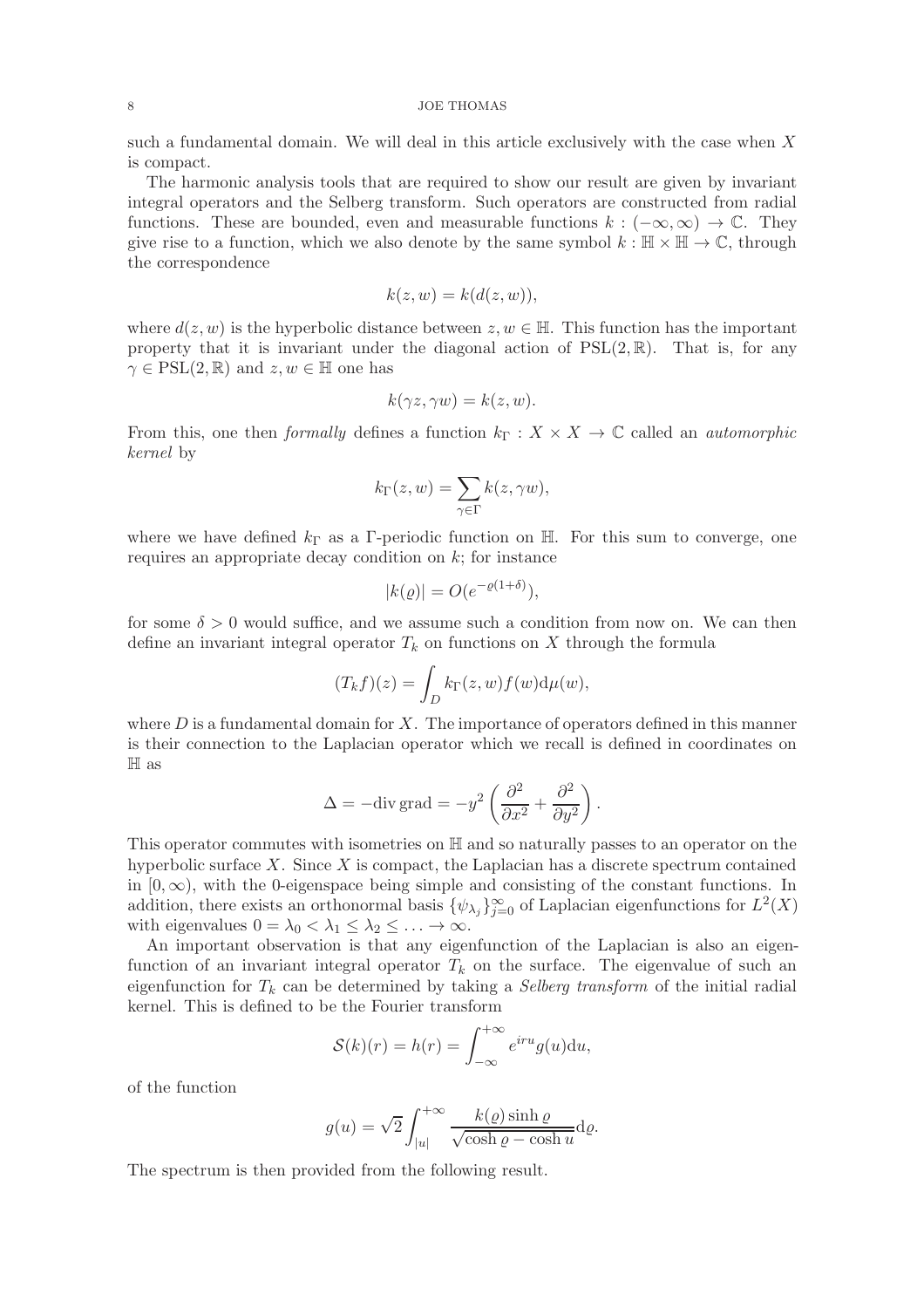**Theorem 2.1** ([\[6,](#page-19-25) Theorem 3.8]). Let  $X = \Gamma \backslash \mathbb{H}$  be a hyperbolic surface and k:  $[0, \infty) \rightarrow$  $\mathbb C$  a radial kernel. Suppose that  $\psi_{\lambda}$  is an eigenfunction of the Laplacian with eigenvalue  $\lambda = s_\lambda^2 + \frac{1}{4}$  $\frac{1}{4}$  for  $s_{\lambda} \in \mathbb{C}$ . Then  $\psi_{\lambda}$  is an eigenfunction of the convolution operator  $T_k$  with invariant kernel k and

$$
(T_k \psi_\lambda)(z) = \int_X k_\Gamma(d(z, w)) \psi_\lambda(w) d\mu(w) = h(s_\lambda) \psi_\lambda(z),
$$

where  $h(s_\lambda) = \mathcal{S}(k)(s_\lambda)$ .

One refers to  $s_{\lambda}$  in the above result as the *spectral parameter* associated to  $\lambda$ . Through this result, and the Selberg transform, one can also reconstruct an invariant kernel operator with a specified spectrum. Indeed, given a suitable function  $h$  one can take an inverse Selberg transform to obtain a radial kernel  $k$  through the formulae

$$
g(u) = \frac{1}{2\pi} \int_{-\infty}^{+\infty} e^{-isu} h(s) \mathrm{d}s,
$$

and then

$$
k(\varrho) = -\frac{1}{\sqrt{2}\pi} \int_{\varrho}^{+\infty} \frac{g'(u)}{\sqrt{\cosh u - \cosh \varrho}} du.
$$

## 3. Delocalisation of Tempered Eigenfunctions on Large Genus Surfaces

We start with the deterministic version of our result, and thus consider a fixed compact hyperbolic surface  $X = \Gamma \backslash \mathbb{H}$ . Let  $D \subseteq \mathbb{H}$  be a fundamental domain of X, and  $E \subseteq$ X a measurable set. Recall that  $X$  satisfies the geometric assumption  $(1.1)$  with some constants  $R(X) \geq \text{InjRad}(X) > 0, C(X) > 0$  and  $C_0(\delta) > 0$ . Suppose that  $\{\psi_{\lambda_j}\}_{j=0}^{\infty}$  is an orthonormal basis for  $L^2(X)$  of Laplacian eigenfunctions with corresponding eigenvalues  $0 = \lambda_0 < \lambda_1 \leq \ldots \to \infty$ . It is clear that in the case of the constant eigenfunctions corresponding to  $\lambda_0$  that the delocalisation result holds, and so we will fix an eigenvalue  $\lambda = \lambda_j$  for some  $j \geq 1$ . In particular, in this section we will further assume that the eigenfunction is tempered so that  $\lambda \geq \frac{1}{4}$  $\frac{1}{4}$ . Let  $s_{\lambda} \in [0, \infty)$  be the spectral parameter associated with  $\lambda$  through the equation  $s_{\lambda}^2 + \frac{1}{4} = \lambda$ .

3.1. Outline of the proof. The connection between the eigenfunction, the geodesic loop parameter  $R(X)$  and the volume of the set E is unified in the construction of a propagation operator. To exhibit this we utilise the following methodology:

- (1) We consider a family of operators that are to be seen as a smoothed cosine wave kernel, and recall how these operators act upon Laplacian eigenfunctions using results of [\[12\]](#page-19-12). [Lemma [3.2\]](#page-11-0)
- (2) By selecting certain members of this family of operators and weighting them appropriately, we construct another family of operators now specialised to a certain fixed eigenvalue  $\lambda$ , as well as some secondary parameters that will later depend on the parameter  $\varepsilon$ . We then determine the operator norm of these operators. [Lemma [3.3\]](#page-11-1)
- (3) The eigenfunctions of the Laplacian are also eigenfunctions of the constructed family of operators, and so we study their eigenvalues under this operator family. This is done by showing that they can be written in terms of Fejer kernels of certain orders, and so we obtain bounds on the eigenvalues using properties of these kernels. [Lemma [3.4\]](#page-12-0)
- (4) Through studying the spectral decomposition of the restricted eigenfunction  $\psi_{\lambda} 1_{E}$ over an orthonormal basis, we can relate a lower bound on the volume of  $E$  to the previously obtained bounds on the eigenvalues and operator norms of the constructed family of operators. [Theorem [3.5\]](#page-13-0)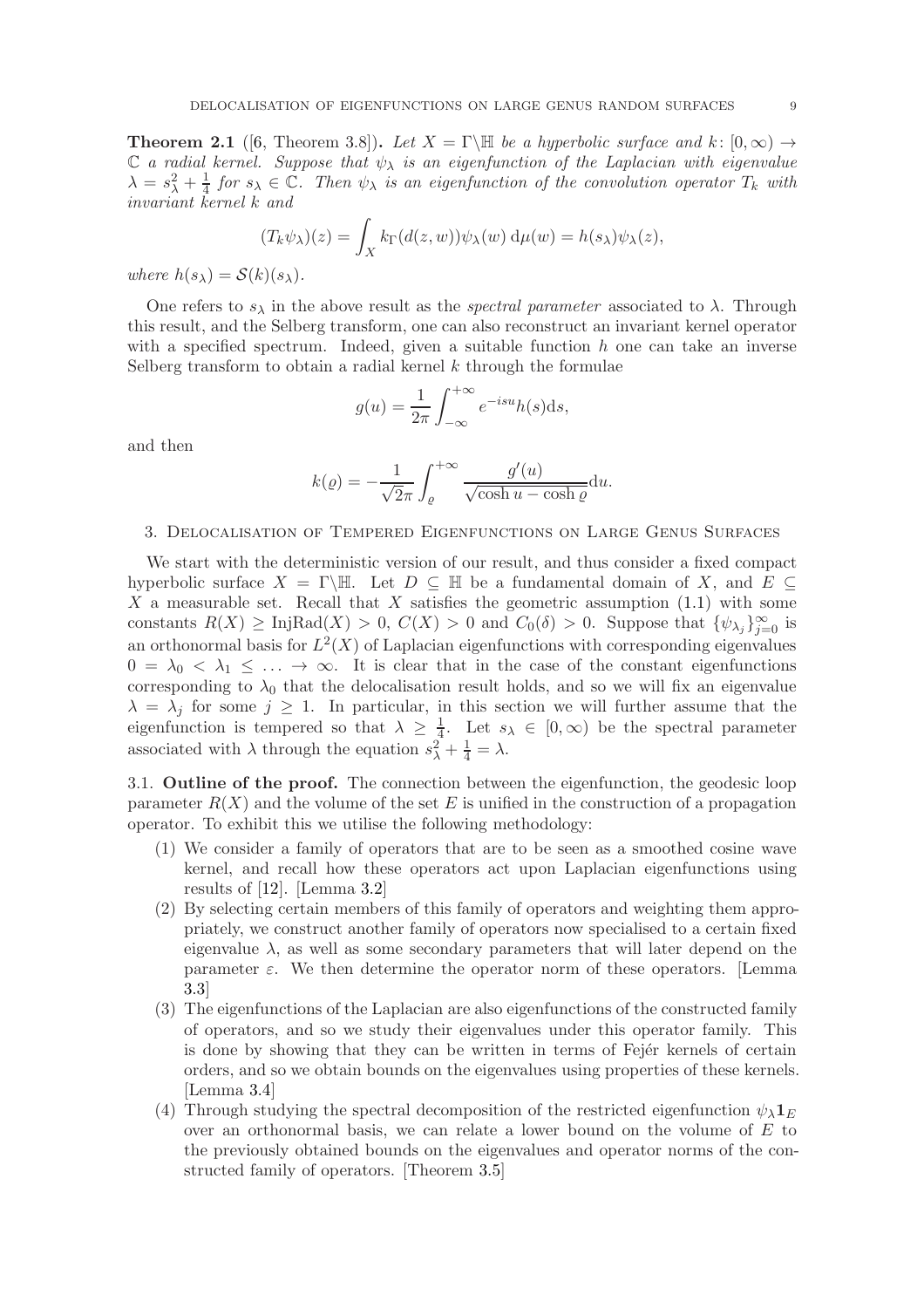To begin, let us explain how one may take  $R(X) = \frac{L}{4}$  and  $C(X) = \frac{1}{\min\{1, \text{InjRad}(X)\}}$  for an L-tangle-free surface X. This will allow one to contextualise the results in terms of  $L$ , and allow for Theorem [1.6](#page-5-1) to be deduced immediately from Theorems [1.3,](#page-4-0) [1.4](#page-5-2) and [1.5](#page-5-0) .

<span id="page-9-0"></span>**Lemma 3.1.** Suppose that  $X$  is an L-tangle-free compact hyperbolic surface. Then, for any  $\delta > 0$ , there exists a constant  $C_0(\delta) > 0$  such that for all  $z, w \in \mathbb{H}$ , one has

$$
|\{\gamma \in \Gamma : d(z, \gamma w) \le r\}| \le \frac{C_0(\delta)}{\min\{1, \text{InjRad}(X)\}} e^{\delta r}, \text{ for all } r \le \frac{L}{4}.
$$

*Proof.* It is clear from Theorem [1.2](#page-2-0) that for any  $r \leq \frac{L}{2}$  $\frac{L}{2}$ , and any  $z \in \mathbb{H}$ , there is at most one non-identity primitive  $\gamma \in \Gamma$  that is in the set

$$
\{\gamma \in \Gamma : d(z, \gamma z) \le r\}.
$$

Any element in  $\Gamma$  is the power of a primitive element as X is compact. Moreover, if  $\gamma_1 \in \Gamma$ is equal to  $\gamma_0^n$  for some primitive element  $\gamma_0 \in \Gamma$ , then

$$
d(z, \gamma_0 z) \leq d(z, \gamma_1 z).
$$

This means that if  $\gamma_1$  is in this set, then the primitive element  $\gamma_0$  is also. Combining these observations, the only elements in this set are  $\gamma^n$  for some powers  $n \in \mathbb{Z}$ , and  $\gamma \in \Gamma$  a single primitive element.

To determine an upper bound on the number of elements, we use the fact that the distance  $d(z, \gamma^n z)$  is at least n times the translation distance of  $\gamma$  (it would be precisely equal if z were on the axis of  $\gamma$ ). By definition, the translation distance is bounded below by twice the injectivity radius of the surface. Considering the identity and both the positive and negative powers of  $\gamma$ , we see the maximal number of elements in this set is

<span id="page-9-1"></span>
$$
1 + \left\lfloor \frac{r}{\text{InjRad}(X)} \right\rfloor,
$$

for any  $z \in \mathbb{H}$ . A bound on this set provides a bound on the cardinality of the set

$$
\left\{\gamma \in \Gamma : d(z, \gamma w) \le \frac{r}{2}\right\},\tag{3.1}
$$

for  $z, w \in \mathbb{H}$ . Indeed, suppose there were at least

$$
m = 2 + \left\lfloor \frac{r}{\text{InjRad}(X)} \right\rfloor
$$

non-identity elements in the set, labelled  $\gamma_i$  for  $1 \leq i \leq m$ . For each  $2 \leq i \leq m$  we have

$$
d(\gamma_1 w, (\gamma_i \gamma_1^{-1})(\gamma_1 w)) \leq d(\gamma_1 w, z) + d(z, \gamma_i w) \leq r,
$$

by the triangle inequality, and the fact that the  $\gamma_i$  are in the set. As the  $\gamma_i$  are distinct,  $\gamma_i\gamma_1^{-1}$  is not the identity for any  $i=2,\ldots,m$ . This means that there are at least  $m-1$ non-identity elements in the set

$$
\{\gamma \in \Gamma : d(\gamma_1 w, \gamma \gamma_1 w) \le r\},\
$$

contradicting the previous bound. When including the identity, this means there are at most  $m$  elements in the set stated in equation  $(3.1)$ . Notice that

$$
m \leq 2 + \left\lfloor \frac{r}{\min\{1, \text{InjRad}(X)\}} \right\rfloor.
$$

We wish to find a constant  $C_0(\delta) > 0$  so that

$$
m \le \frac{C_0(\delta)}{\min\{1, \text{InjRad}(X)\}} e^{\delta r},
$$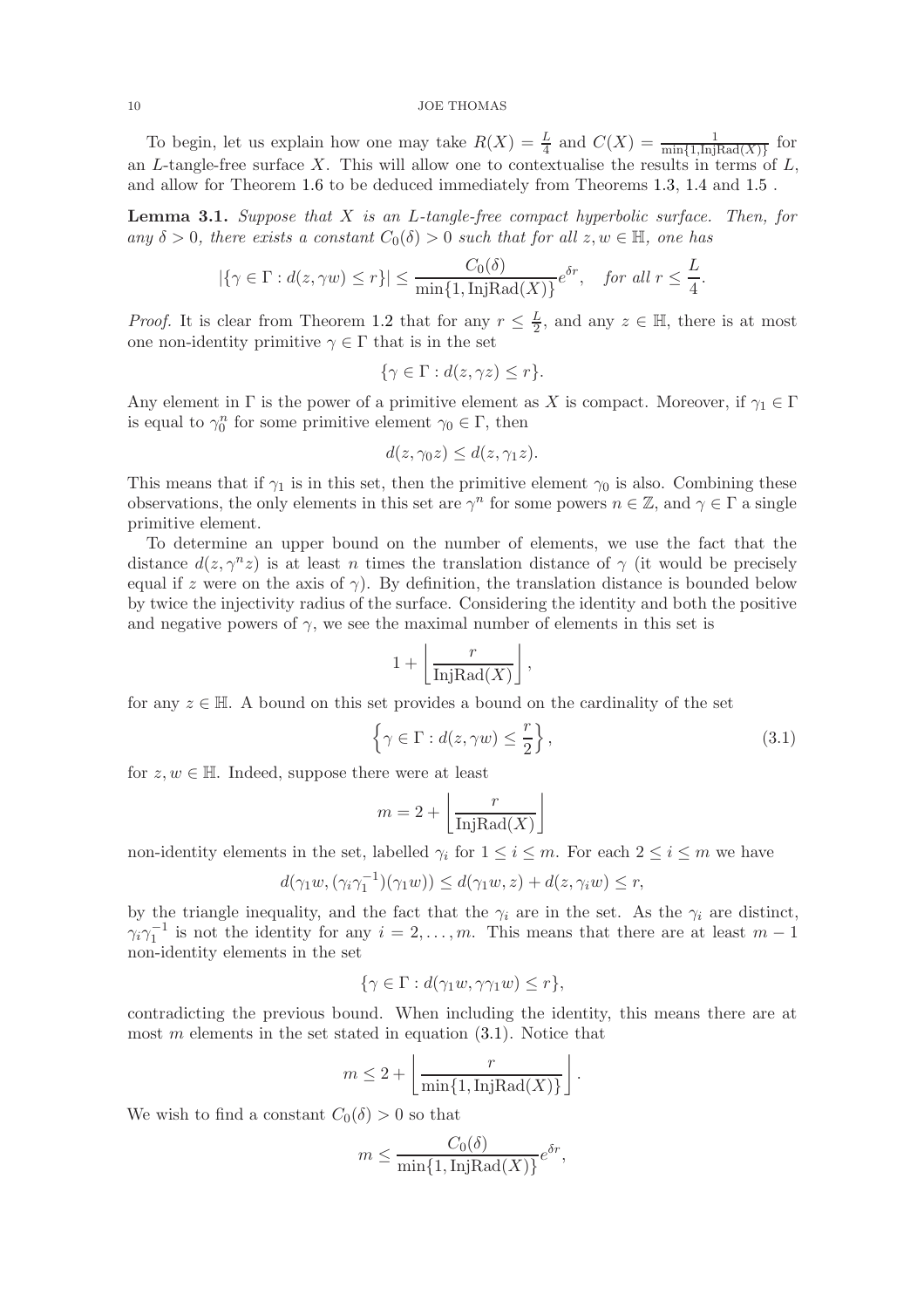for all  $\delta > 0$ . We first bound  $2 + r$ . If  $r < 1$ , then trivially, this is bounded by  $3 \leq 3e^{\delta r}$ . If  $r \geq 1$  then we can observe that

$$
2 + r \le 3r \le 3e^{\frac{1}{\delta}}e^{\delta r}.
$$

Indeed,

$$
3e^{\frac{1}{\delta}}e^{\delta r} \ge 3\left(1+\frac{1}{\delta}\right)(1+\delta r) \ge 3r.
$$

Hence given  $\delta > 0$ , we set  $C_0(\delta) = 3e^{\frac{1}{\delta}}$ . Then,

$$
m \leq 2 + \left\lfloor \frac{r}{\min\{1, \text{InjRad}(X)\}} \right\rfloor
$$
  

$$
\leq \frac{2+r}{\min\{1, \text{InjRad}(X)\}}
$$
  

$$
\leq \frac{C_0(\delta)}{\min\{1, \text{InjRad}(X)\}} e^{\delta r}.
$$

 $\Box$ 

3.2. Construction of a Family of Propagation Operators. In this subsection we take the first step of defining an appropriate family of operators. These are largely based on their similarity to wave propagation operators, and are defined through the inverse Selberg transform. Indeed, define

$$
h_t(r) = \frac{\cos(rt)}{\cosh(\frac{\pi r}{2})},
$$

for appropriate values of  $r \in \mathbb{C}$  and  $t \geq 0$ . Denote by  $k_t(q)$  the radial kernel obtained via the inverse Selberg transform of  $h_t$ . This defines an integral operator  $P_t$  on functions of the hyperbolic plane via

$$
P_t f(z) = \int_{\mathbb{H}} k_t(d(z, w)) f(w) d\mu(w).
$$

The construction of this operator is similar to that used in Iwaniec and Sarnak [\[16\]](#page-19-4) when computing sup norm bounds for Laplacian eigenfunctions on arithmetic surfaces. Indeed, in their article they construct a propagation operator whose kernel is based on the Fourier transform of  $h_t$ . The exact kernel  $k_t$  defined above has been studied by Brooks and Lindenstrauss in [\[9\]](#page-19-3), and also by Gilmore, Le Masson, Sahlsten and Thomas in [\[12\]](#page-19-12), and several important facts about the associated operator  $P_t$  will be utilised here.

Through use of the automorphic kernel one may consider  $P_t$  as an operator on functions of the surface  $X$ . That is, we consider  $P_t$  on such functions acting by

$$
P_t f(z) = \int_D \sum_{\gamma \in \Gamma} k_t(d(z, \gamma w)) f(w) d\mu(w),
$$

with D a fundamental domain of X as before. Let  $\Pi$  denote the projection operator to the subspace orthogonal to constants defined by

$$
\Pi f(z) = f(z) - \frac{1}{\sqrt{\text{Vol}(X)}} \int_D f(w) \mathrm{d}\mu(w).
$$

Then [\[12\]](#page-19-12) shows that the operators  $P_t \Pi$  are bounded linear operators from  $L^q(X) \to L^p(X)$ for  $1 \le q \le 2 \le p \le \infty$  conjugate indices, when t is not too large. In fact, an explicit upper bound is obtained on the operator norm. Here it will suffice to consider only the  $L^1(X) \to L^{\infty}(X)$  norm estimates, and we replicate the statement of these bounds for the reader's convenience.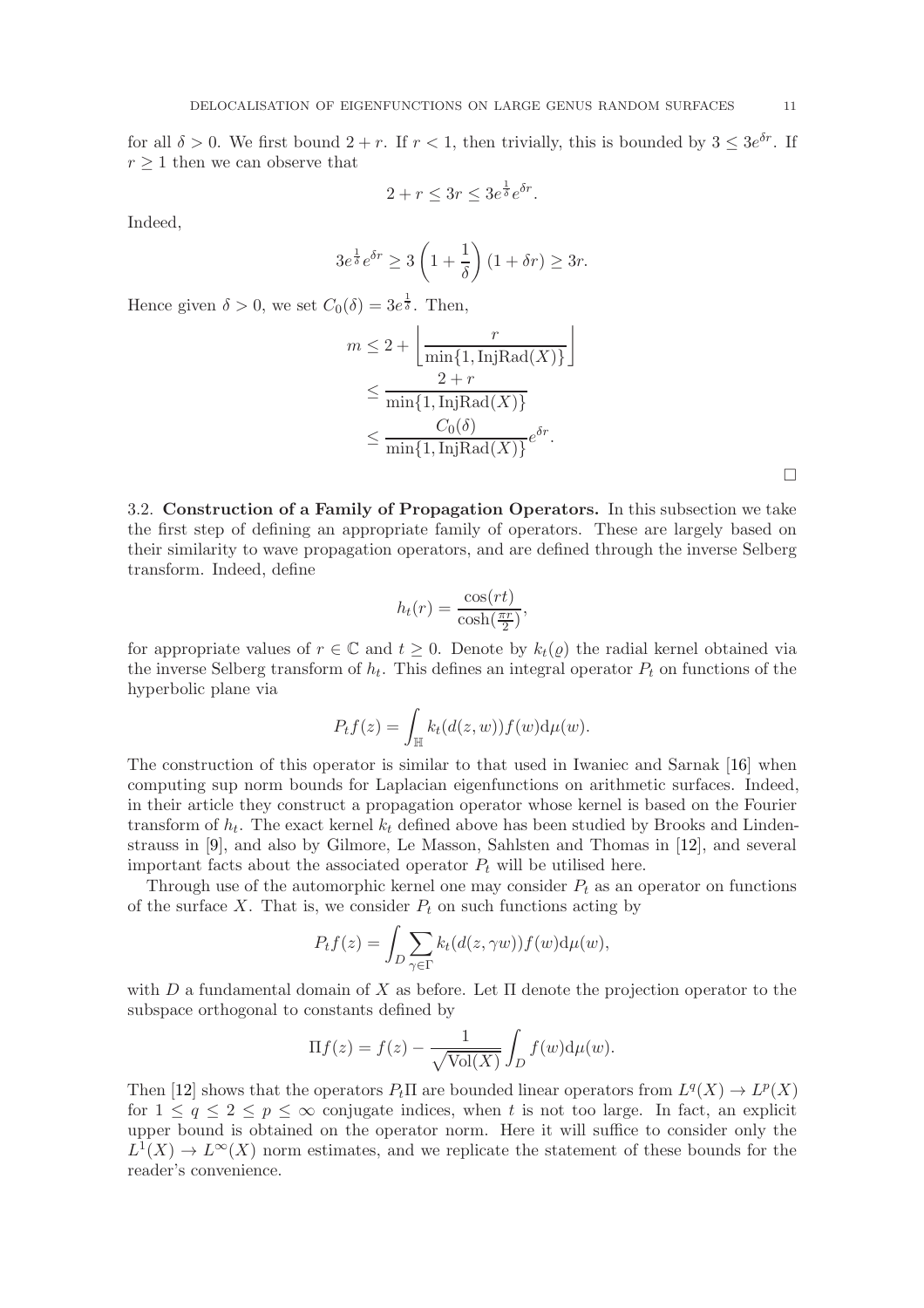<span id="page-11-0"></span>**Lemma 3.2** ([\[12,](#page-19-12) Lemma 3.3, Theorem 4.3]). Suppose that X is a compact hyperbolic surface with  $R(X)$  the parameter of condition [\(1.1\)](#page-3-0), and with associated constants  $C(X)$ and  $C_0(\delta)$ . Then for  $t \leq \frac{R(X)}{4}$  $\frac{A}{4}$  and any  $\delta > 0$ ,

$$
||P_t \Pi||_{L^1(X) \to L^\infty(X)} \leq C(X) C_0(\delta) e^{-(\frac{1}{2}-\delta)t},
$$

The proof of this result relies on estimating the expression

$$
\sum_{\gamma \in \Gamma} |k_t(d(z, \gamma w))|,
$$

for  $z, w \in D$ , which arises from the automorphic kernel of  $P_t \Pi$ . Outside of a ball of radius 4t, Brooks and Lindenstrauss show that the kernel  $k_t$  satisfies some strong exponential decay. Inside the ball of radius 4t, we are considering points  $z, w \in D$  for which  $d(z, \gamma w) \leq R(X)$ . The number of these terms is bounded by a sub-exponential growth from condition [\(1.1\)](#page-3-0) which is off-set by a slight exponential decay of the kernel. Crucially, this is where control over the geodesics between all points on the surface with lengths up to the scale  $R$  is utilised, and results in an exponential decay for the operator norm of  $P_t\Pi$ .

Armed with this upper bound for the operator norm of  $P_t\Pi$ , we wish to construct a new operator that is specialised to the eigenvalue  $\lambda$ , and two auxiliary parameters that will later depend upon  $\varepsilon$ . This is done by taking a certain linear combination of members of the  $P_t\Pi$ family for select values of  $t$  at which the above bounds hold. The choice of  $t$  is delicate. On one hand, we need to take enough operators in the linear combination so that the operator has an appropriate spectral action on Laplacian eigenfunctions. On the other hand, taking too many operators in the linear combination will inflate the operator norm too much. To this end, we follow the approach of [\[11\]](#page-19-15) used for regular graphs which refines and improves upon the original techniques and bounds obtained in [\[8,](#page-19-14) [9\]](#page-19-3).

Recall that the Fejér kernel of order  $N$  is defined by

$$
F_N(s) = \frac{1}{N} \frac{\sin^2(Ns/2)}{\sin^2 s/2} = 1 + \sum_{j=1}^{N} \frac{N-j}{N/2} \cos(js).
$$

By dividing the summation in the right hand side by certain hyperbolic cosines, one recovers a summation of functions similar to the  $h_t$  defined above. We will exploit this observation to understand the spectral action of a certain linear combination of  $P_t\Pi$  as a function of the Fejer kernel. To this end, for positive integers  $N$  and  $r$ , define

$$
W_{\lambda,r,N} = \sum_{j=1}^{N} \frac{N-j}{N} (\cos(rs_\lambda j) + 1) P_{jr} \Pi.
$$

With control over the values of N and r, we can utilise the upper bound on the operator norm of  $P_t \Pi$  to see that this is a bounded operator from  $L^1(X) \to L^{\infty}(X)$ , and obtain explicit bounds on the operator norm.

<span id="page-11-1"></span>**Lemma 3.3.** Suppose that  $\lambda \geq \frac{1}{4}$  $\frac{1}{4}$  is an eigenvalue of the Laplacian on a compact hyperbolic surface X with parameter  $R = \overline{R}(X)$  from condition [\(1.1\)](#page-3-0), and associated constants  $C(X)$ and  $C_0(\delta)$ . Given positive integers N and r satisfying  $Nr \leq \frac{1}{4}R$ , there exists a universal constant  $\delta_0 > 0$  such that for all  $\delta < \delta_0$ , the operator  $W_{\lambda,r,N}: L^1(X) \to L^\infty(X)$  is a bounded linear operator with norm

$$
||W_{\lambda,r,N}||_{L^1(X)\to L^\infty(X)} \leq C(X)A(\delta)e^{-\left(\frac{1}{2}-\delta\right)r},
$$

for some constant  $A(\delta) > 0$  dependent only upon  $\delta$ .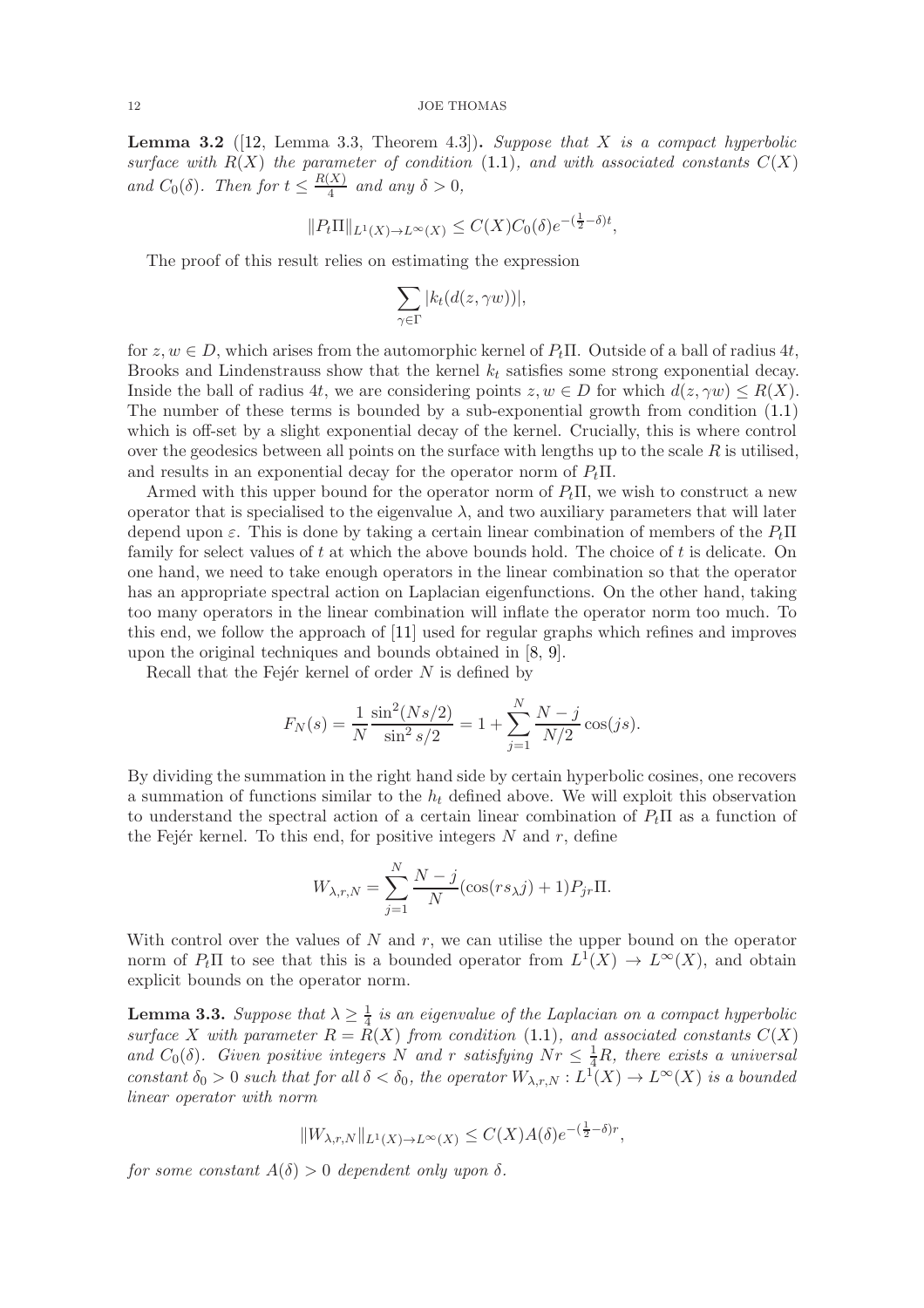*Proof.* From the conditions on N and r, we have  $jr \leq \frac{1}{4}R$  for each  $j = 1, ..., N$ . Utilising Lemma [3.2](#page-11-0) we obtain

$$
||W_{\lambda,r,N}||_{L^1(X)\to L^\infty(X)} \le \sum_{j=1}^N \left| \frac{N-j}{N} (\cos(rs_\lambda j) + 1) \right| ||P_{jr}\Pi||_{L^1(X)\to L^\infty(X)}
$$
  

$$
\le 2C(X)C_0(\delta) \sum_{j=1}^N e^{-(\frac{1}{2}-\delta)jr}
$$
  

$$
\le 2C(X)C_0(\delta) \left( e^{-(\frac{1}{2}-\delta)r} + \sum_{j=2}^\infty e^{-(\frac{1}{2}-\delta)jr} \right)
$$
  

$$
= 2C(X)C_0(\delta) \left( e^{-(\frac{1}{2}-\delta)r} + \frac{e^{-(\frac{1}{2}-\delta)r}}{e^{(\frac{1}{2}-\delta)r} - 1} \right).
$$

Set  $\delta_0 = 0.01$  so that if  $\delta < \delta_0$ , then  $2 \sinh\left(\frac{1}{2} - \delta\right) = e^{\left(\frac{1}{2} - \delta\right)} - e^{-\left(\frac{1}{2} - \delta\right)} \ge 1$ . Under this condition, since  $r \geq 1$ , we obtain

$$
e^{-\left(\frac{1}{2}-\delta\right)r}\left(1+e^{\left(\frac{1}{2}-\delta\right)}\right)\leq e^{-\left(\frac{1}{2}-\delta\right)}\left(1+e^{\left(\frac{1}{2}-\delta\right)}\right)\leq e^{\left(\frac{1}{2}-\delta\right)}.
$$

This is equivalent to

$$
e^{-\left(\frac{1}{2}-\delta\right)r} \leq e^{\left(\frac{1}{2}-\delta\right)}e^{-\left(\frac{1}{2}-\delta\right)r}\left(e^{\left(\frac{1}{2}-\delta\right)r}-1\right).
$$

Plugging this estimate into the bounds for the operator norm above then gives

$$
||W_{\lambda,r,N}||_{L^1(X)\to L^\infty(X)} \leq 2C(X)C_0(\delta)\left(1+e^{\left(\frac{1}{2}-\delta\right)}\right)e^{-\left(\frac{1}{2}-\delta\right)r}.
$$

Setting  $A(\delta) = 2C_0(\delta) \left(1 + e^{\left(\frac{1}{2} - \delta\right)}\right)$  then gives the result.

3.3. Determining the Spectral Action and Proof of Theorem [1.3](#page-4-0) for Tempered **Eigenfunctions.** We now analyse the spectrum of the operator  $W_{\lambda,r,N}$  defined above. We do this by testing it against the orthonormal basis of Laplacian eigenfunctions considered at the start of this section.

<span id="page-12-0"></span>**Lemma 3.4.** Suppose that  $\lambda \geq \frac{1}{4}$  $\frac{1}{4}$  and  $\mu \in [0, \infty)$  are eigenvalues of the Laplacian on a compact hyperbolic surface X with geodesic loops parameter  $R = R(X)$  given by [\(1.1\)](#page-3-0). Fix positive integers N and r satisfying  $Nr\leq \frac{1}{4}R$ . If  $\psi_\mu$  is an eigenfunction of the Laplacian on X with eigenvalue  $\mu$ , then  $\psi_{\mu}$  is an eigenfunction of the operator  $W_{\lambda,r,N}$ , and the following bounds on its eigenvalue hold.

- (1) If  $\mu \geq \frac{1}{4}$ , then the eigenvalue of  $\psi_{\mu}$  under the action of  $W_{\lambda,r,N}$  is at least -1.
- (2) If  $\mu \in [0, \frac{1}{4}]$  $\frac{1}{4}$ ), then the eigenvalue of  $\psi_{\mu}$  under the action of  $W_{\lambda,r,N}$  is at least 0.
- (3) The eigenvalue of  $\psi_{\lambda}$  under  $W_{\lambda,r,N}$  is at least  $\frac{N-4}{4\cosh(s_{\lambda}\pi/2)}$ .

*Proof.* The fact that  $\psi_{\mu}$  is an eigenfunction of  $W_{\lambda,r,N}$  is immediate from the construction of the operator as a linear combination of  $P_t \Pi$  for various values of t. To analyse the eigenvalue of  $\psi_{\mu}$ , we will rewrite it as a function of Fejer kernels. If  $\mu = 0$ , then it is obvious from the definition of  $\Pi$  that the eigenvalue is zero, so assume that  $\mu > 0$ . Then,

$$
W_{\lambda,r,N}\psi_{\mu} = \sum_{j=1}^{N} \frac{N-j}{N} (\cos(rs_{\lambda}j) + 1) \frac{\cos(rs_{\mu}j)}{\cosh(\frac{s_{\mu}\pi}{2})}\psi_{\mu}.
$$

For small eigenvalues  $\mu \in (0, \frac{1}{4})$  $\frac{1}{4}$ , it is easy to see that the summation is non-negative. Indeed,  $s_{\mu}$  will be purely imaginary and lie in  $(0, \frac{1}{2})$  $(\frac{1}{2})i$ , so that  $\frac{s_{\mu}\pi}{2} \in (0, \frac{\pi}{4})$  $\frac{\pi}{4}$ )*i* and each term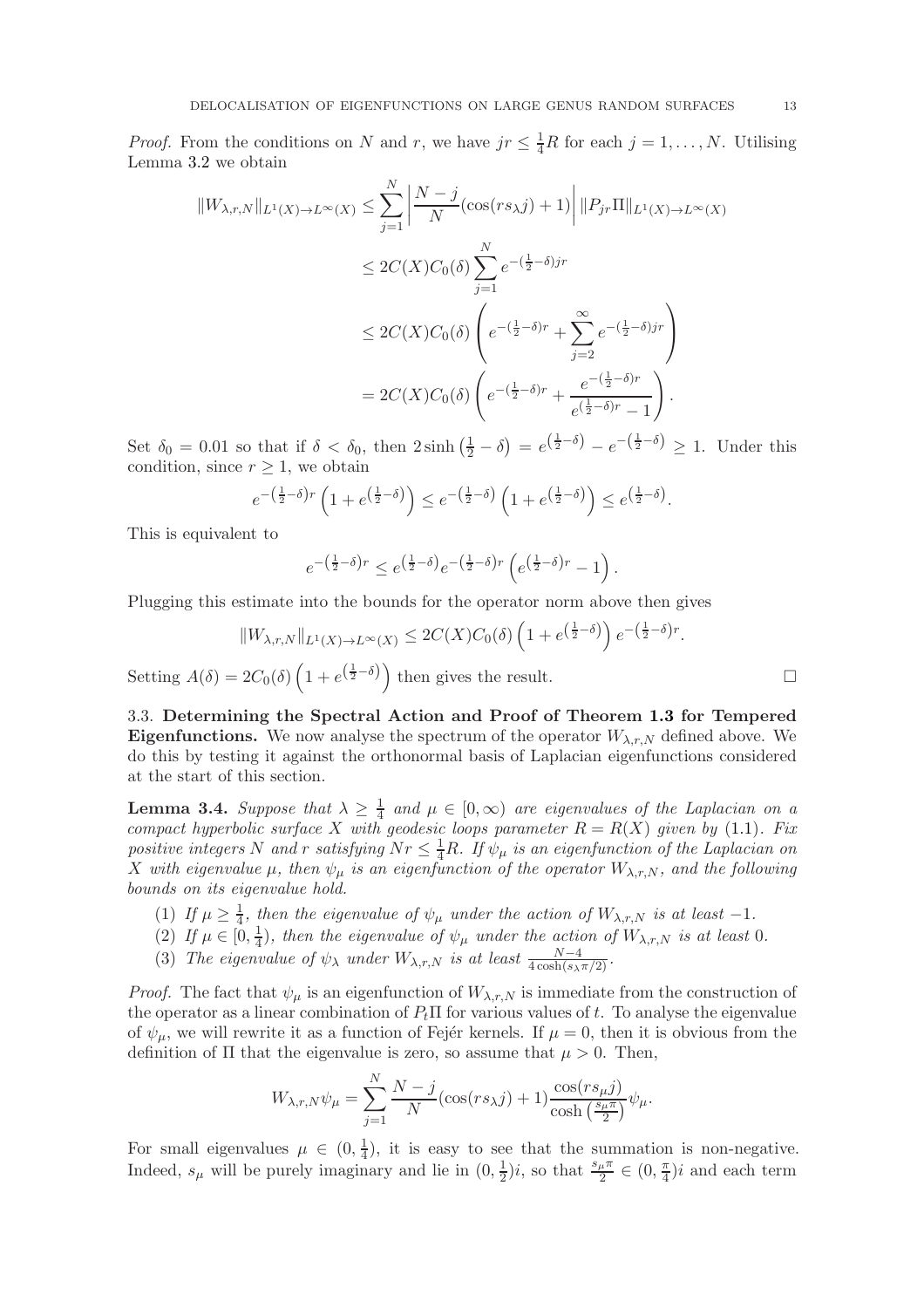in the summation is non-negative. To deal with values of  $\mu$  at least  $\frac{1}{4}$ , we rewrite the above eigenvalue by splitting the summation. Notice that

$$
\frac{1}{\cosh\left(\frac{s_{\mu}\pi}{2}\right)}\sum_{j=1}^{N}\frac{N-j}{N}\cos(rs_{\lambda}j)\cos(rs_{\mu}j)
$$
\n
$$
=\frac{1}{2\cosh\left(\frac{s_{\mu}\pi}{2}\right)}\sum_{j=1}^{N}\frac{N-j}{N}\left(\cos(jr(s_{\lambda}+s_{\mu}))+\cos(jr(s_{\lambda}-s_{\mu}))\right)
$$
\n
$$
=\frac{1}{4\cosh\left(\frac{s_{\mu}\pi}{2}\right)}\left(1+2\sum_{j=1}^{N}\frac{N-j}{N}\cos(jr(s_{\lambda}+s_{\mu}))+1+2\sum_{j=1}^{N}\frac{N-j}{N}\cos(jr(s_{\lambda}-s_{\mu}))-2\right)
$$
\n
$$
=\frac{1}{4\cosh\left(\frac{s_{\mu}\pi}{2}\right)}\left(F_{N}(r(s_{\lambda}+s_{\mu}))+F_{N}(r(s_{\lambda}-s_{\mu}))-2\right).
$$

Similarly, we have

$$
\frac{1}{\cosh\left(\frac{s_{\mu}\pi}{2}\right)}\sum_{j=1}^{N}\frac{N-j}{N}\cos(rs_{\mu}j)=\frac{1}{2\cosh\left(\frac{s_{\mu}\pi}{2}\right)}(F_{N}(rs_{\mu})-1).
$$

The eigenvalue can then be analysed by using properties of the Fejer kernel. Indeed, we have that  $F_N(s) \geq 0$  from the sine representation of the Fejér kernel for all  $s \in \mathbb{R}$ . Thus, the eigenvalue is bounded below by

$$
\frac{1}{4\cosh\left(\frac{s_{\mu}\pi}{2}\right)}(0+0-2)+\frac{1}{2\cosh\left(\frac{s_{\mu}\pi}{2}\right)}(0-1)=-\frac{1}{\cosh\left(\frac{s_{\mu}\pi}{2}\right)}\geq -1.
$$

For  $\mu = \lambda$  we note that  $F_N(0) = N$  so that a lower bound is given by

$$
\frac{1}{4\cosh\left(\frac{s_{\lambda}\pi}{2}\right)}(N+0-2)+\frac{1}{2\cosh\left(\frac{s_{\lambda}\pi}{2}\right)}(0-1)=\frac{N-4}{4\cosh\left(\frac{s_{\lambda}\pi}{2}\right)},
$$
 as required.

Understanding the bounds on the spectrum of  $W_{\lambda,r,N}$  allows one to obtain inequalities involving the matrix coefficients of certain functions under the operator. This is crucial since we will examine the action of  $W_{\lambda,r,N}$  upon  $\psi_{\lambda}\mathbf{1}_E$  via a decomposition over an orthonormal basis of eigenfunctions for  $L^2(X)$ . In fact, by manipulation of norms, we will see that the lower bounds on eigenvalues from Lemma [3.4,](#page-12-0) along with the upper bound for the operator norm in Lemma [3.3,](#page-11-1) will be sufficient to obtain a lower bound on the set volume.

<span id="page-13-0"></span>**Theorem 3.5.** Fix  $\varepsilon > 0$  and suppose that X is a compact hyperbolic surface. Let  $\psi_{\lambda}$  be an  $L^2$ -normalised eigenfunction of the Laplacian on X with eigenvalue  $\lambda \geq \frac{1}{4}$  $\frac{1}{4}$ , and suppose that  $E \subseteq X$  is a measurable set for which

$$
\|\psi_\lambda \mathbf{1}_E\|_2^2 = \varepsilon.
$$

Suppose that  $R = R(X)$  and  $C(X)$  are parameters for the surface X from [\(1.1\)](#page-3-0) with R sufficiently large. Then, there exists some universal constant  $C > 0$  for which

$$
\text{Vol}(E) \ge \frac{C\varepsilon}{C(X)} e^{d(\lambda)\varepsilon R},
$$

where  $d(\lambda)$  can be taken to be

$$
d(\lambda) = \frac{1}{256 \cosh\left(\frac{s_{\lambda}\pi}{2}\right)}.
$$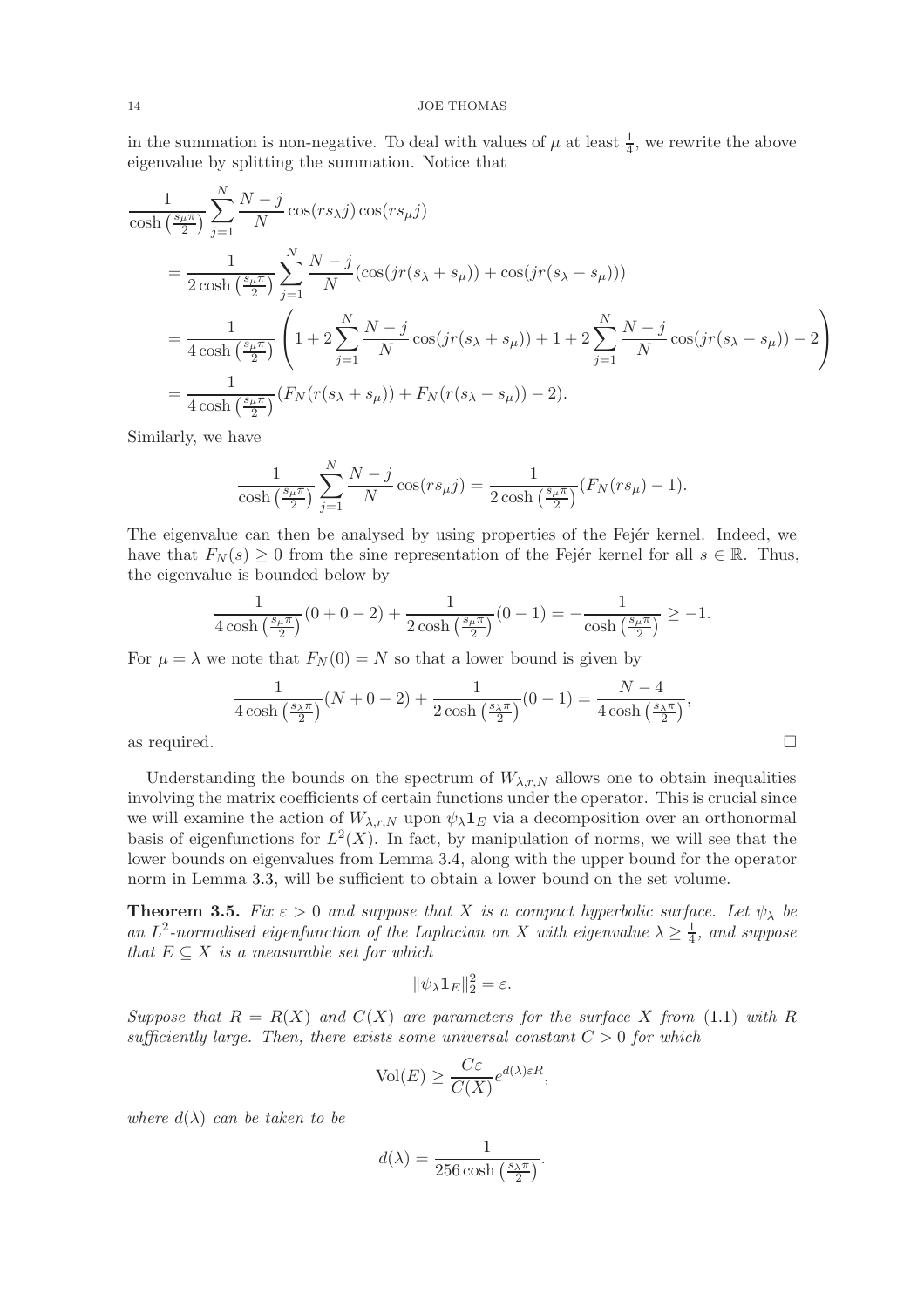*Proof.* Set the parameters  $r$  and  $N$  as follows:

$$
N = \left[8\varepsilon^{-1} \cosh\left(\frac{s\lambda\pi}{2}\right)\right],
$$
  

$$
r = \left[\frac{1}{8}N^{-1}R\right].
$$

Since  $\psi_{\lambda}$  is  $L^2$ -normalised, the parameter  $\varepsilon$  is bounded above by 1. Thus  $N \geq 1$ , and both  $N$  and  $r$  are positive integers. Additionally,

$$
rN \le \frac{1}{8}R + N \le \frac{1}{4}R,
$$

when  $R \geq 64\varepsilon^{-1} \cosh\left(\frac{s_{\lambda}\pi}{2}\right)$ . Thus, for sufficiently large R, the parameters N and r satisfy the hypotheses of Lemmas [3.3](#page-11-1) and [3.4.](#page-12-0) Fix  $\delta > 0$  less than the universal constant  $\delta_0$  from Lemma [3.3.](#page-11-1)

By use of the Hölder and Cauchy-Schwarz inequalities,

$$
|\langle W_{\lambda,r,N}(\psi_{\lambda}\mathbf{1}_E), \psi_{\lambda}\mathbf{1}_E \rangle| \le ||W_{\lambda,r,N}(\psi_{\lambda}\mathbf{1}_E)\overline{\psi_{\lambda}\mathbf{1}_E}||_1
$$
  
\n
$$
\le ||W_{\lambda,r,N}(\psi_{\lambda}\mathbf{1}_E)||_{\infty} ||\psi_{\lambda}\mathbf{1}_E||_1
$$
  
\n
$$
\le ||W_{\lambda,r,N}||_{L^1 \to L^{\infty}} ||\psi_{\lambda}\mathbf{1}_E||_1^2
$$
  
\n
$$
\le ||W_{\lambda,r,N}||_{L^1 \to L^{\infty}} \operatorname{Vol}(E)||\psi_{\lambda}\mathbf{1}_E||_2^2
$$
  
\n
$$
= ||W_{\lambda,r,N}||_{L^1 \to L^{\infty}} \operatorname{Vol}(E)\varepsilon.
$$

Applying the operator norm bound of Lemma [3.3](#page-11-1) then gives

$$
|\langle W_{\lambda,r,N}(\psi_{\lambda}\mathbf{1}_E),\psi_{\lambda}\mathbf{1}_E\rangle|\leq C(X)A(\delta)e^{-(\frac{1}{2}-\delta)r}\operatorname{Vol}(E)\varepsilon.
$$

We now seek a lower bound on this same inner product. We do this by considering the action of the operator  $W_{\lambda,r,N}$  on the spectral decomposition of  $\psi_{\lambda}\mathbf{1}_E$  over the orthonormal basis. Indeed, write

$$
\psi_{\lambda} \mathbf{1}_{E} = \langle \psi_{\lambda} \mathbf{1}_{E}, \psi_{\lambda} \rangle \psi_{\lambda} + f_{\text{temp}} + f_{\text{untemp}},
$$

where  $f_{temp}$  corresponds to the tempered part of the spectrum with the term corresponding to  $\psi_{\lambda}$  removed, and  $f_{\text{untemp}}$  corresponds to the untempered part of the spectrum. From Lemma [3.4,](#page-12-0) we known the action of  $W_{\lambda,r,N}$  on each of these pieces of the decomposition and thus,

$$
\langle W_{\lambda,r,N}(\langle \psi_{\lambda} \mathbf{1}_E, \psi_{\lambda} \rangle \psi_{\lambda}), \langle \psi_{\lambda} \mathbf{1}_E, \psi_{\lambda} \rangle \psi_{\lambda} \rangle \geq \varepsilon^{-1} ||\psi_{\lambda}||_2^2 |\langle \psi_{\lambda} \mathbf{1}_E, \psi_{\lambda} \rangle|^2 = \varepsilon^{-1} |\langle \psi_{\lambda} \mathbf{1}_E, \psi_{\lambda} \rangle|^2,
$$
  

$$
\langle W_{\lambda,r,N}(f_{\text{temp}}), f_{\text{temp}} \rangle \geq -||f_{\text{temp}}||_2^2,
$$
  

$$
\langle W_{\lambda,r,N}(f_{\text{untemp}}), f_{\text{untemp}} \rangle \geq 0.
$$

By using orthogonality and these inequalities, we see that

$$
\langle W_{\lambda,r,N}(\psi_{\lambda}\mathbf{1}_E), \psi_{\lambda}\mathbf{1}_E \rangle \ge \varepsilon^{-1} |\langle \psi_{\lambda}\mathbf{1}_E, \psi_{\lambda} \rangle|^2 - \|f_{\text{temp}}\|_2^2.
$$
 (3.2)

Now, notice that

<span id="page-14-0"></span>
$$
|\langle \psi_{\lambda} \mathbf{1}_E, \psi_{\lambda} \rangle| = ||\psi_{\lambda} \mathbf{1}_E||_2^2 > \varepsilon,
$$

and also by an application of Pythagoras' theorem that

$$
||f_{\text{temp}}||_2^2 \le ||\psi_{\lambda} \mathbf{1}_E||_2^2 - |\langle \psi_{\lambda} \mathbf{1}_E, \psi_{\lambda} \rangle|^2
$$
  
=  $||\psi_{\lambda} \mathbf{1}_E||_2^2 (1 - ||\psi_{\lambda} \mathbf{1}_E||_2^2)$   
 $\le ||\psi_{\lambda} \mathbf{1}_E||_2^2 (1 - \varepsilon).$ 

Putting these into the lower bound of equation [\(3.2\)](#page-14-0) gives

$$
\langle W_{\lambda,r,N}(\psi_{\lambda}\mathbf{1}_E), \psi_{\lambda}\mathbf{1}_E \rangle \geq \|\psi_{\lambda}\mathbf{1}_E\|_2^2(1-(1-\varepsilon)) \geq \varepsilon^2.
$$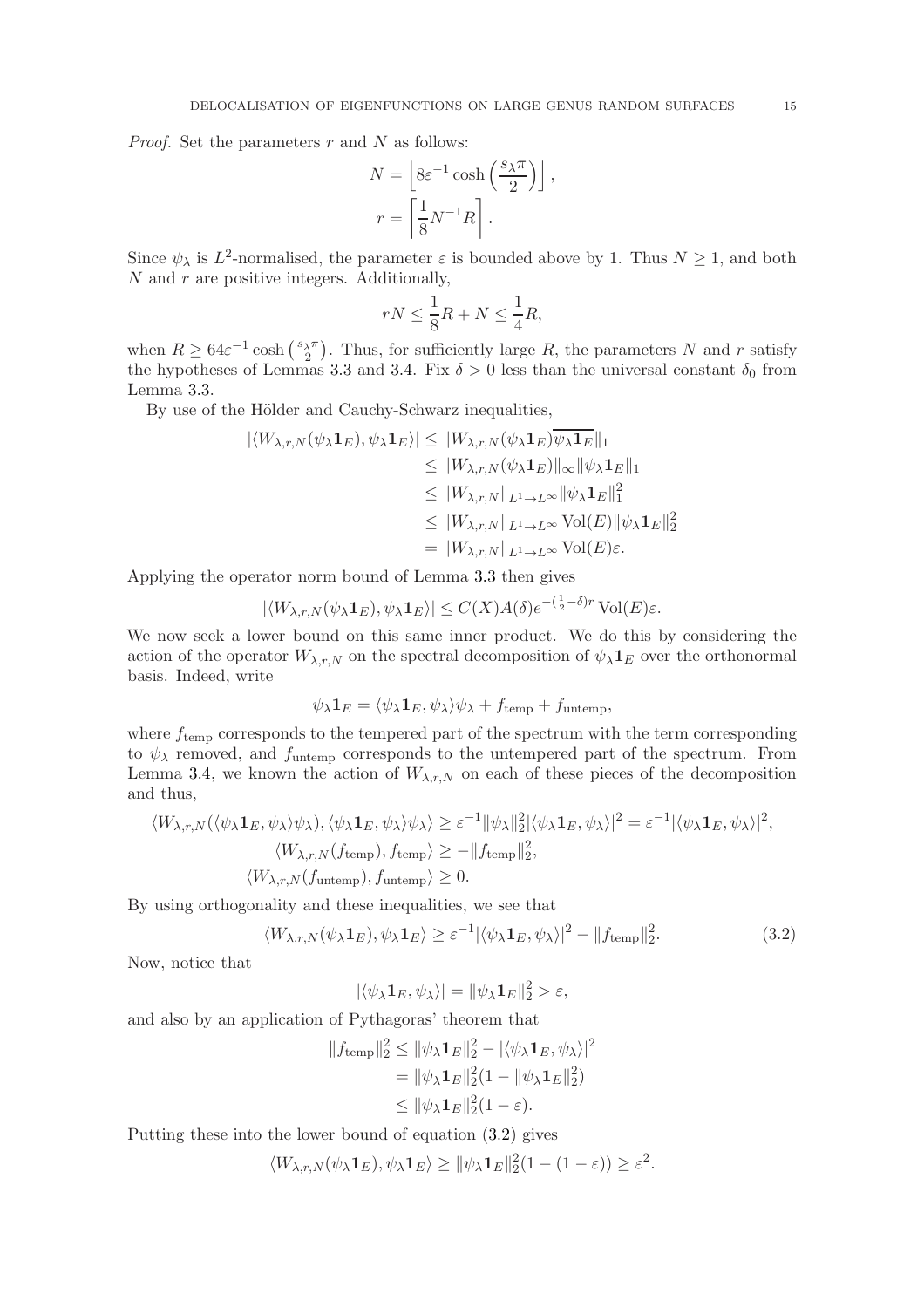Combining the upper and lower bounds on the inner product then provides

$$
\text{Vol}(E) \ge \frac{C\varepsilon}{C(X)} e^{(\frac{1}{2} - \delta)r},
$$

where  $C = \frac{1}{40}$  $\frac{1}{A(\delta)}$ , and the  $\delta$  dependence is suppressed since it is fixed. We now compute using the assigned values of  $\delta$ , r and N that

$$
\left(\frac{1}{2} - \delta\right) r \ge \frac{1}{32} N^{-1} R \ge \frac{\varepsilon R}{256 \cosh\left(\frac{s\sqrt{\pi}}{2}\right)}.
$$

This concludes the proof with

$$
d(\lambda) = \frac{1}{256 \cosh\left(\frac{s_{\lambda}\pi}{2}\right)}.
$$

4. Delocalisation of Untempered Eigenfunctions on Large Surfaces

We now turn to studying the eigenfunctions corresponding to small eigenvalues. As before, let  $X = \Gamma \backslash \mathbb{H}$  be a compact hyperbolic surface with associated fundamental domain  $D \subseteq \mathbb{H}$ , and let  $E \subseteq X$  be a measurable subset. We will suppose this time that  $\psi_{\lambda}$  is an eigenfunction of the Laplacian with eigenvalue  $\lambda$  contained in the interval  $(0, \frac{1}{4} - \sigma)$  for some  $\sigma > 0$ . This in particular means that the spectral parameter  $s_{\lambda}$  for the eigenvalue is contained in the set  $(\sqrt{\sigma}, \frac{1}{2})i$ .

The methodology for bounding the volume of  $E$  will follow the same steps as in the tempered case. In fact, one can obtain an identical lower bound on the volume by using the work of the previous section, along with the operator

$$
W_{\lambda,r,N} := W_{\frac{1}{4},r,N},
$$

for  $\lambda \in (0, \frac{1}{4})$  $\frac{1}{4}$ ). We instead opt here to use a different operator which allows us to obtain a stronger delocalisation result, by removing the  $\varepsilon$  dependence from the exponent of the volume lower bound.

The operator we use will be a rescaled ball-averaging operator on the surface. The kernel of this operator is given by

$$
k_{t,\lambda}(\varrho) = \frac{\mathbf{1}_{\{\varrho \leq t\}}(\varrho)}{\cosh(t)^{\frac{1}{2}(1+\sqrt{\sigma})}}.
$$

In the usual way, we obtain an operator acting on functions on the surface through the following formula:

$$
B_{t,\lambda}f(z) = \frac{1}{\cosh(t)^{\frac{1}{2}(1+\sqrt{\sigma})}} \int_D \sum_{\gamma \in \Gamma} \mathbf{1}_{\{d(z,\gamma w) \le t\}}(w) f(w) \mathrm{d}\mu(w).
$$

The  $L^1(X) \to L^{\infty}(X)$  operator norm of  $B_{t,\lambda}$  is then bounded by

$$
\sup_{z,w\in D} \frac{1}{\cosh(t)^{\frac{1}{2}(1+\sqrt{\sigma})}} \sum_{\gamma\in\Gamma} |\mathbf{1}_{\{d(z,\gamma w)\leq t\}}(w)|.
$$

Suppose that  $R(X)$ ,  $C(X)$  and  $C_0(\delta)$  are parameters associated to the surface X through condition [\(1.1\)](#page-3-0). For  $t \leq R(X)$ , and fixed  $z, w \in D$ , the number of terms in the summand is bounded by  $C(X)C_0(\delta)e^{\delta t}$ . The  $L^1(X) \to L^{\infty}(X)$  operator norm of  $B_{t,\lambda}$  for  $t \leq R(X)$  is thus bounded by

<span id="page-15-0"></span>
$$
||B_{t,\lambda}||_{L^1(X)\to L^\infty(X)} \leq C(X)C_0(\delta)e^{\frac{1}{2}(2\delta - 1 - \sqrt{\sigma})t},\tag{4.1}
$$

for any  $\delta > 0$ . This bound serves the same function as Lemma [3.3](#page-11-1) from the previous section. The second key ingredient required is an analogue of Lemma [3.4](#page-12-0) to understand the spectral

 $\Box$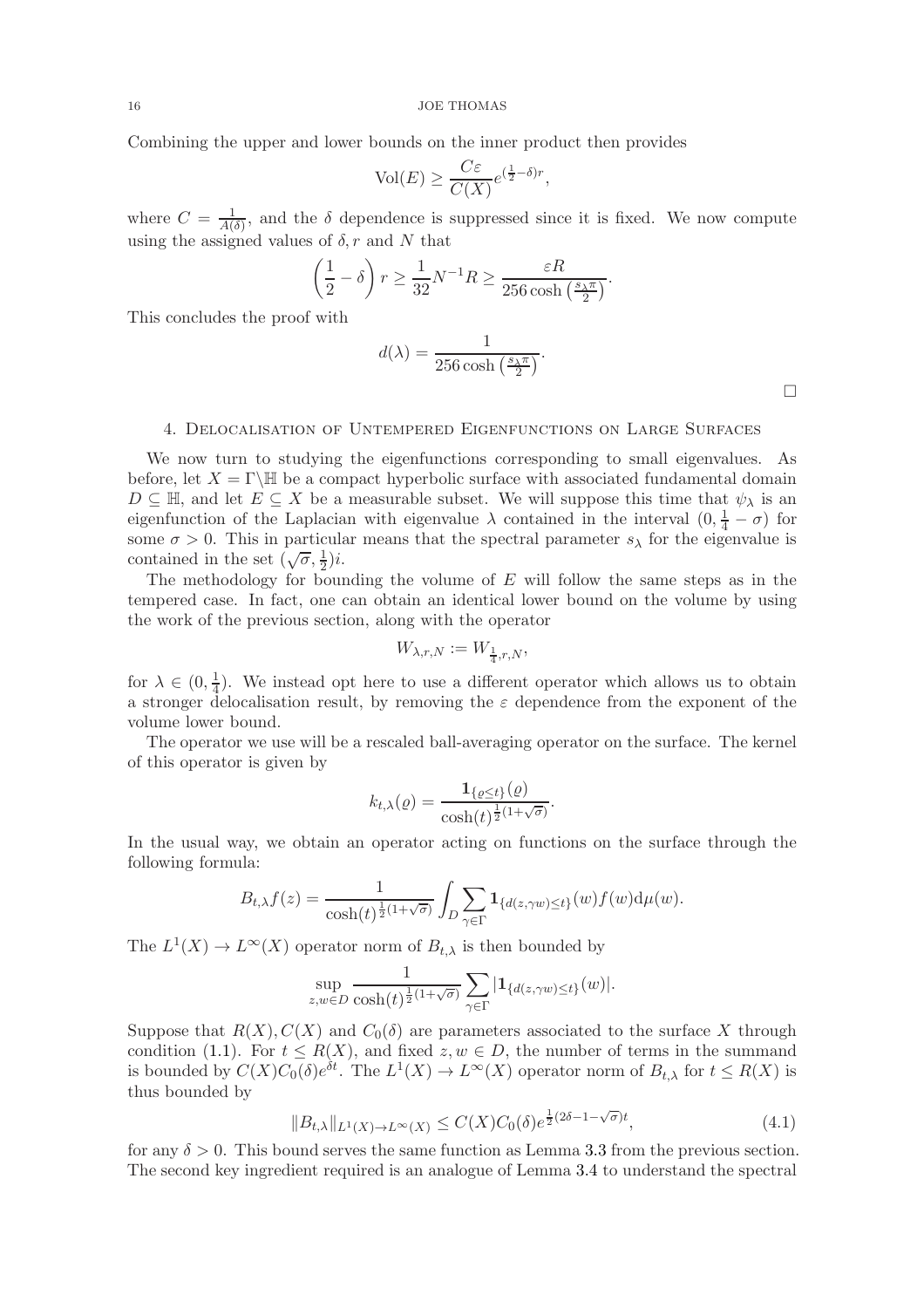action of  $B_{t,\lambda}$ . Recall that the spectral action of operators defined through a kernel in this way, is obtained from the Selberg transform of the kernel. This can be computed as follows.

**Lemma 4.1.** The Selberg transform of the function  $k_{t,\lambda}(\varrho)$  is given by

$$
h_{t,\lambda}(r) = \frac{4\sqrt{2}}{\cosh(t)^{\frac{1}{2}\sqrt{\sigma}}} \int_0^t \cos(ru) \sqrt{1 - \frac{\cosh(u)}{\cosh(t)}} \mathrm{d}u.
$$

Proof. We use the formulae quoted in Section [2](#page-6-0) to determine the Selberg transform. Firstly notice that

$$
g(u) = \frac{\sqrt{2}}{\cosh(t)^{\frac{1}{2}(1+\sqrt{\sigma})}} \int_{|u|}^{t} \frac{\sinh(\varrho)}{\sqrt{\cosh(\varrho) - \cosh(u)}} d\varrho \mathbf{1}_{\{|u| \le t\}}(u)
$$

$$
= \frac{2\sqrt{2}}{\cosh(t)^{\frac{1}{2}(1+\sqrt{\sigma})}} \sqrt{\cosh(t) - \cosh(u)} \mathbf{1}_{\{|u| \le t\}}(u).
$$

Thus, one obtains

$$
h_{t,\lambda}(r) = \frac{2\sqrt{2}}{\cosh(t)^{\frac{1}{2}\sqrt{\sigma}}} \int_{-t}^{t} e^{iru} \sqrt{1 - \frac{\cosh(u)}{\cosh(t)}} du
$$
  
= 
$$
\frac{4\sqrt{2}}{\cosh(t)^{\frac{1}{2}\sqrt{\sigma}}} \int_{0}^{t} \cos(ru) \sqrt{1 - \frac{\cosh(u)}{\cosh(t)}} du.
$$

From now on, we will work with the operator  $B_{t,\lambda}$  for  $t = R(X)$ . To obtain the desired bounds on the spectral action, we will require the following lemma that we isolate for readability. The result is a purely technical calculation, and so the reader who wishes to follow the main line of argument for the volume bounds will be at no loss by skipping over the proof.

<span id="page-16-1"></span>**Lemma 4.2.** Suppose that  $a \in (\sqrt{\sigma}, \frac{1}{2})$  for some  $\sigma > 0$ , then for all  $R \ge 2$ ,

$$
\int_0^R \cosh(au) \sqrt{1 - \frac{\cosh(u)}{\cosh(R)}} du \ge \frac{1}{3} \sinh(\sqrt{\sigma}R).
$$

*Proof.* Since  $cosh(au)$  is an increasing function in u, the integrand is non-negative and the expression under the square root is contained in  $[0, 1]$ , we may bound the integral as follows:

$$
\int_0^R \cosh(au)\sqrt{1-\frac{\cosh(u)}{\cosh(R)}}\mathrm{d}u \ge \int_0^R \cosh(\sqrt{\sigma}u)\left(1-\frac{\cosh(u)}{\cosh(R)}\right)\mathrm{d}u
$$

$$
=\frac{\sinh(R\sqrt{\sigma})}{\sqrt{\sigma}} - \frac{1}{2}\left(\frac{\sinh((\sqrt{\sigma}+1)R)}{(\sqrt{\sigma}+1)\cosh(R)} + \frac{\sinh((1-\sqrt{\sigma})R)}{(1-\sqrt{\sigma})\cosh(R)}\right)
$$

This expression is then equal to

$$
\frac{2\sinh(R\sqrt{\sigma})\cosh(R)(1-\sigma)-\sinh((\sqrt{\sigma}+1)R)(\sqrt{\sigma}-\sigma)-\sinh((1-\sqrt{\sigma})R)(\sigma+\sqrt{\sigma})}{2\sqrt{\sigma}(\sqrt{\sigma}+1)(1-\sqrt{\sigma})\cosh(R)}.
$$
\n(4.2)

Since  $\sqrt{\sigma} \leq \frac{1}{2}$  $\frac{1}{2}$ , the denominator is bounded above by  $\frac{3}{2} \cosh(R)$ , and so we seek a lower bound on the numerator. Using angle sum formulae for the hyperbolic functions we see that

$$
-\sqrt{\sigma}(\sinh((\sqrt{\sigma}+1)R) + \sinh((1-\sqrt{\sigma})R)) = -2\sqrt{\sigma}\sinh(R)\cosh(R\sqrt{\sigma})
$$

$$
\sigma(\sinh((\sqrt{\sigma}+1)R) - \sinh((1-\sqrt{\sigma})R)) = 2\sigma\sinh(R\sqrt{\sigma})\cosh(R).
$$

 $\Box$ 

<span id="page-16-0"></span>.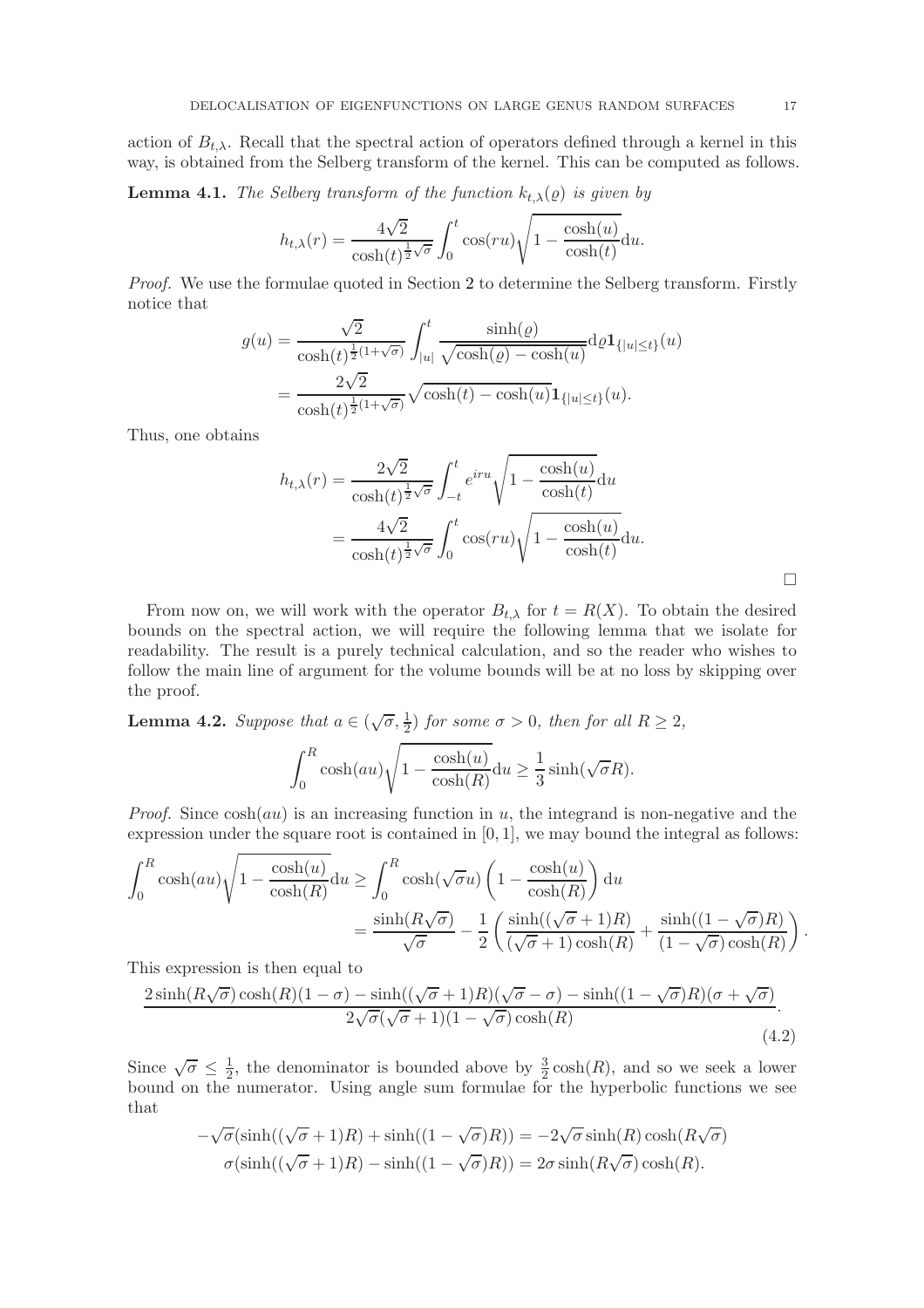The numerator of equation [\(4.2\)](#page-16-0) is thus equal to

$$
2\sinh(R\sqrt{\sigma})\cosh(R) - 2\sqrt{\sigma}\sinh(R)\cosh(R\sqrt{\sigma}).
$$

Which again, using angle sum formulae for the hyperbolic functions, reduces to

$$
(2 - 2\sqrt{\sigma})\sinh(R\sqrt{\sigma})\cosh(R) - 2\sqrt{\sigma}\sinh((1 - \sqrt{\sigma})R).
$$

Using this lower bound on the numerator, and the upper bound on the denominator shown above, we see that [\(4.2\)](#page-16-0) is bounded below by

$$
\frac{2}{3}(2-2\sqrt{\sigma})\sinh(R\sqrt{\sigma}) - \frac{4\sqrt{\sigma}}{3}\frac{\sinh((1-\sqrt{\sigma})R)}{\cosh(R)}.
$$

*Claim.* For  $R > 2$ ,

$$
\frac{4\sqrt{\sigma}}{3} \frac{\sinh((1-\sqrt{\sigma})R)}{\cosh(R)} \le \frac{1}{3}(2-2\sqrt{\sigma})\sinh(R\sqrt{\sigma}).
$$

If true, this shows that the integral is bounded below by

$$
\frac{1}{3}(2 - 2\sqrt{\sigma})\sinh(R\sqrt{\sigma}) \ge \frac{1}{3}\sinh(R\sqrt{\sigma}),
$$

whenever  $R > 2$ , and thus the result follows.

*Proof of Claim.* By using an angle sum formula expansion of  $sinh((1-\sqrt{\sigma})R)$ , and rearranging the inequality, we see that it suffices to show that

$$
1 \le \left(\frac{2 + 2\sqrt{\sigma}}{4\sqrt{\sigma}}\right) \tanh(R\sqrt{\sigma}) \coth(R).
$$

For fixed  $R \geq 2$ , consider the function

$$
x \mapsto \left(\frac{2+2x}{4x}\right) \tanh(Rx),
$$

defined for  $x \in (0, \frac{1}{2})$  $\frac{1}{2}$ . By differentiating, one can see that this function has a single stationary point in the interval  $(0, \frac{1}{2})$  $\frac{1}{2}$  for  $R \geq 2$ . Moreover, the function is strictly increasing in a neighbourhood of zero, and strictly decreasing in a neighbourhood of  $\frac{1}{2}$ . Thus, the stationary point is a local maxima. The values taken by this function in the domain  $(0, \frac{1}{2})$  $\frac{1}{2}$ ] are then bounded below by the values taken at  $x=\frac{1}{2}$  $\frac{1}{2}$  and as  $x \to 0^+$ ; these are  $\frac{3}{2} \tanh(\frac{1}{2}R)$ and  $\frac{1}{2}R$  respectively. In either case, we can conclude that

$$
\left(\frac{2+2\sqrt{\sigma}}{4\sqrt{\sigma}}\right)\tanh(R\sqrt{\sigma})\coth(R) \ge 1,
$$

when  $R \geq 2$ , as required.

<span id="page-17-0"></span>**Lemma 4.3.** Suppose that  $\lambda \in (0, \frac{1}{4} - \sigma)$  and  $\mu \in [0, \infty)$  are eigenvalues of the Laplacian on a compact hyperbolic surface X. Suppose that  $R = R(X)$  is the parameter for the surface X from condition [\(1.1\)](#page-3-0). If  $\psi_{\mu}$  is an eigenfunction of the Laplacian on X with eigenvalue  $\mu$ then the following bounds hold for R sufficiently large (dependent only upon  $\sigma$  and  $\varepsilon$ ).

(1) If  $\mu \geq \frac{1}{4}$  $\frac{1}{4}$ , then the eigenvalue of  $\psi_{\mu}$  under the action of  $B_{R,\lambda}$  is at least  $-1$ .

(2) If  $\mu \in [0, \frac{1}{4}]$  $\frac{1}{4}$ ), then the eigenvalue of  $\psi_{\mu}$  under the action of  $B_{R,\lambda}$  is at least 0.

(3) The eigenvalue of  $\psi_{\lambda}$  under  $B_{R,\lambda}$  is at least  $\varepsilon^{-1}$ .

*Proof.* First, suppose that  $\mu \geq \frac{1}{4}$  $\frac{1}{4}$ . Then,

$$
h_{R,\lambda}(s_{\mu}) \ge -\frac{4\sqrt{2}}{\cosh(R)^{\frac{1}{2}\sqrt{\sigma}}} \int_0^R \sqrt{1 - \frac{\cosh(u)}{\cosh(R)}} du
$$
  
 
$$
\ge -\frac{4\sqrt{2}R}{\cosh(R)^{\frac{1}{2}\sqrt{\sigma}}},
$$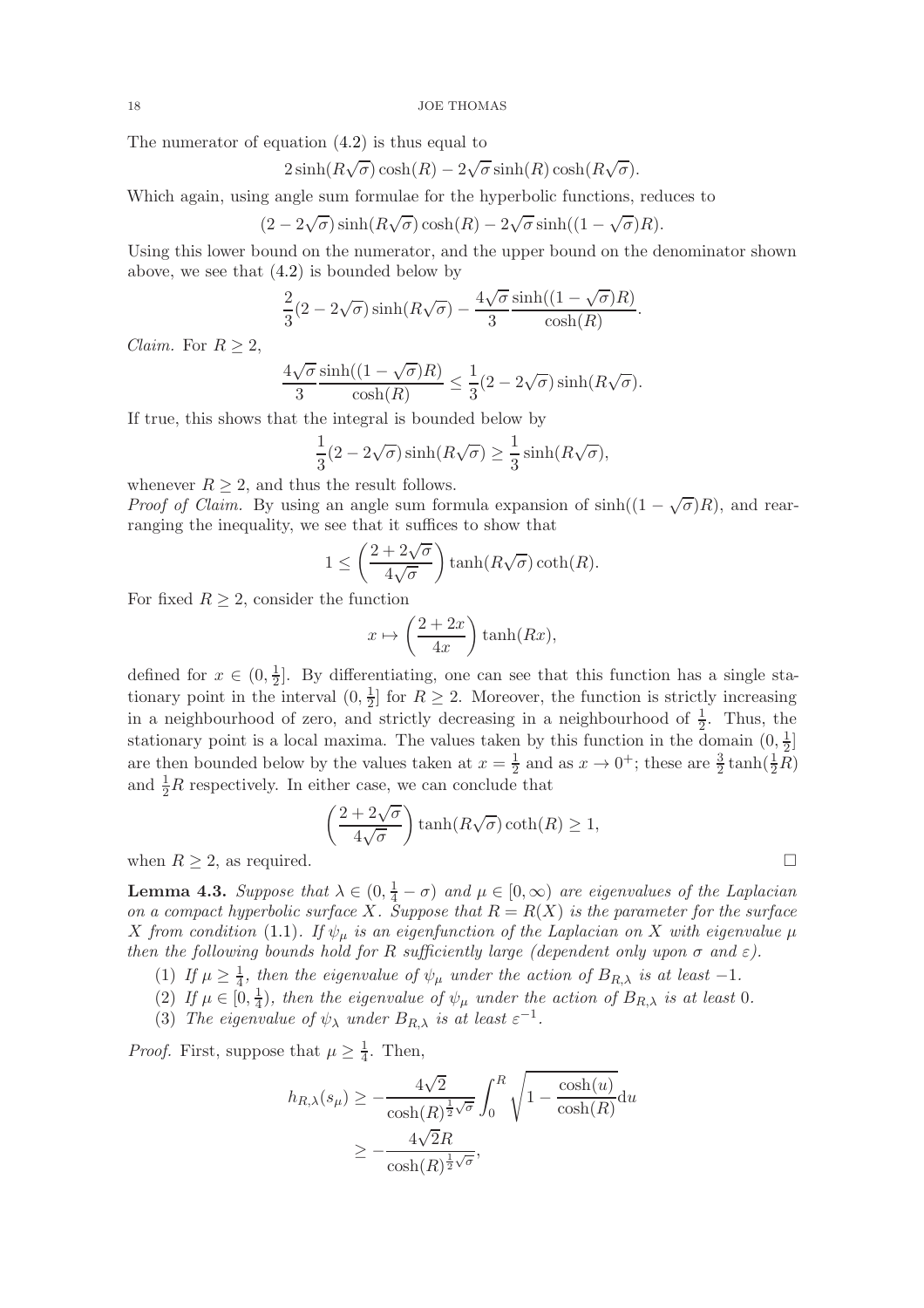For R sufficiently large, this is bounded below by  $-1$ . The case when  $\mu \in [0, \frac{1}{4}]$  $\frac{1}{4}$ ) is trivial since the integrand is non-negative from the spectral parameter  $s<sub>u</sub>$  being purely imaginary.

For the spectral action on  $\psi_{\lambda}$ , write  $\lambda = \frac{1}{4} - a_{\lambda}^2$ , so that the spectral parameter of  $\lambda$  is  $s_{\lambda} = a_{\lambda}i$ . Then by defintion,

$$
h_{R,\lambda}(s_{\lambda}) = \frac{4\sqrt{2}}{\cosh(R)^{\frac{1}{2}\sqrt{\sigma}}} \int_0^R \cosh(a_{\lambda}u) \sqrt{1 - \frac{\cosh(u)}{\cosh(R)}} \mathrm{d}u.
$$

By assumption on  $\lambda$ , it follows that  $a_{\lambda} \in (\sqrt{\sigma}, \frac{1}{2})$ . Lemma [4.2](#page-16-1) then shows that

$$
h_{R,\lambda}(s_{\lambda}) \ge \frac{4\sqrt{2}}{3} \frac{\sinh(R\sqrt{\sigma})}{\cosh(R)^{\frac{1}{2}\sqrt{\sigma}}},
$$

whenever  $R \geq 2$ . This expression is subsequently bounded below by  $\frac{1}{2}e^{\frac{1}{2}\sqrt{\sigma}R} - 1$  which is at least  $\varepsilon^{-1}$  whenever  $R \geq \frac{2}{\sqrt{d}}$  $\frac{2}{\sigma}\log(2+2\varepsilon^{-1})$ ).  $\qquad \qquad \Box$ 

We now combine the upper bound  $(4.1)$  with Lemma [4.3](#page-17-0) to obtain the desired delocalisation result for small eigenvalues.

<span id="page-18-0"></span>**Theorem 4.4.** Fix  $\varepsilon > 0$ , and suppose that X is a compact hyperbolic surface with  $R = R(X)$  given by condition [\(1.1\)](#page-3-0). Suppose that  $\lambda \in (0, \frac{1}{4} - \sigma)$  is an eigenvalue of the Laplacian on X, and  $\psi_{\lambda}$  is an  $L^2$ -normalised eigenfunction with eigenvalue  $\lambda$ . If  $E \subseteq X$  is a measurable set for which

$$
\|\psi_\lambda \mathbf{1}_E\|_2^2 = \varepsilon,
$$

then there exists a universal constant  $C > 0$ , such that for R sufficiently large (dependent only upon  $\sigma$  and  $\varepsilon$ ),

$$
\text{Vol}(E) \ge \frac{C\varepsilon}{C(X)} e^{(\frac{1}{4} + \frac{1}{2}\sqrt{\sigma})R}.
$$

*Proof.* Suppose that R is sufficiently large, as required by Lemma [4.3,](#page-17-0) so that the bounds for the spectral action of  $B_{R,\lambda}$  hold. As in the proof of Theorem [3.5,](#page-13-0) we can use Lemma [4.3](#page-17-0) to see that

$$
\varepsilon^2 \leq \|B_{R,\lambda}\|_{L^1(X) \to L^\infty(X)} \varepsilon \text{Vol}(E).
$$

The operator norm of  $B_{R,\lambda}$  is controlled as in equation [\(4.1\)](#page-15-0) by

$$
||B_{R,\lambda}||_{L^1(X)\to L^\infty(X)} \leq C(X)C_0(\delta)e^{\frac{1}{2}(2\delta - 1 - \sqrt{\sigma})R},
$$

for any  $\delta > 0$ . Set  $\delta = \frac{1}{4}$  $\frac{1}{4}$ , then we obtain the lower bound

$$
\text{Vol}(E) \ge \frac{C\varepsilon}{C(X)} e^{(\frac{1}{4} + \frac{1}{2}\sqrt{\sigma})R},
$$

where  $C = \frac{1}{C_2}$  $C_0(\frac{1}{4})$ 

Combining Theorems [3.5](#page-13-0) and [4.4](#page-18-0) then gives the deterministic result Theorem [1.3.](#page-4-0) Theo-rem [1.6](#page-5-1) is then obtained by using Theorem [1.4](#page-5-2) to probabilistically set  $R(X) = c \log(g)$  and  $C(X) = \frac{1}{\min\{1, \text{InjRad}(X)\}}$  in Theorem [4.4.](#page-18-0)

## 5. Acknowledgements

The author would like to thank Etienne Le Masson and Tuomas Sahlsten for helpful discussions regarding the results presented here. In addition, the author is grateful to Nalini Anantharaman and Laura Monk, as well as Université de Strasbourg for the hospitality during a research visit in February 2020, and for useful comments leading to an improvement on an earlier version of this work. The author also extends thanks to the anonymous referee, whose suggestions improved the presentation of the results.

.